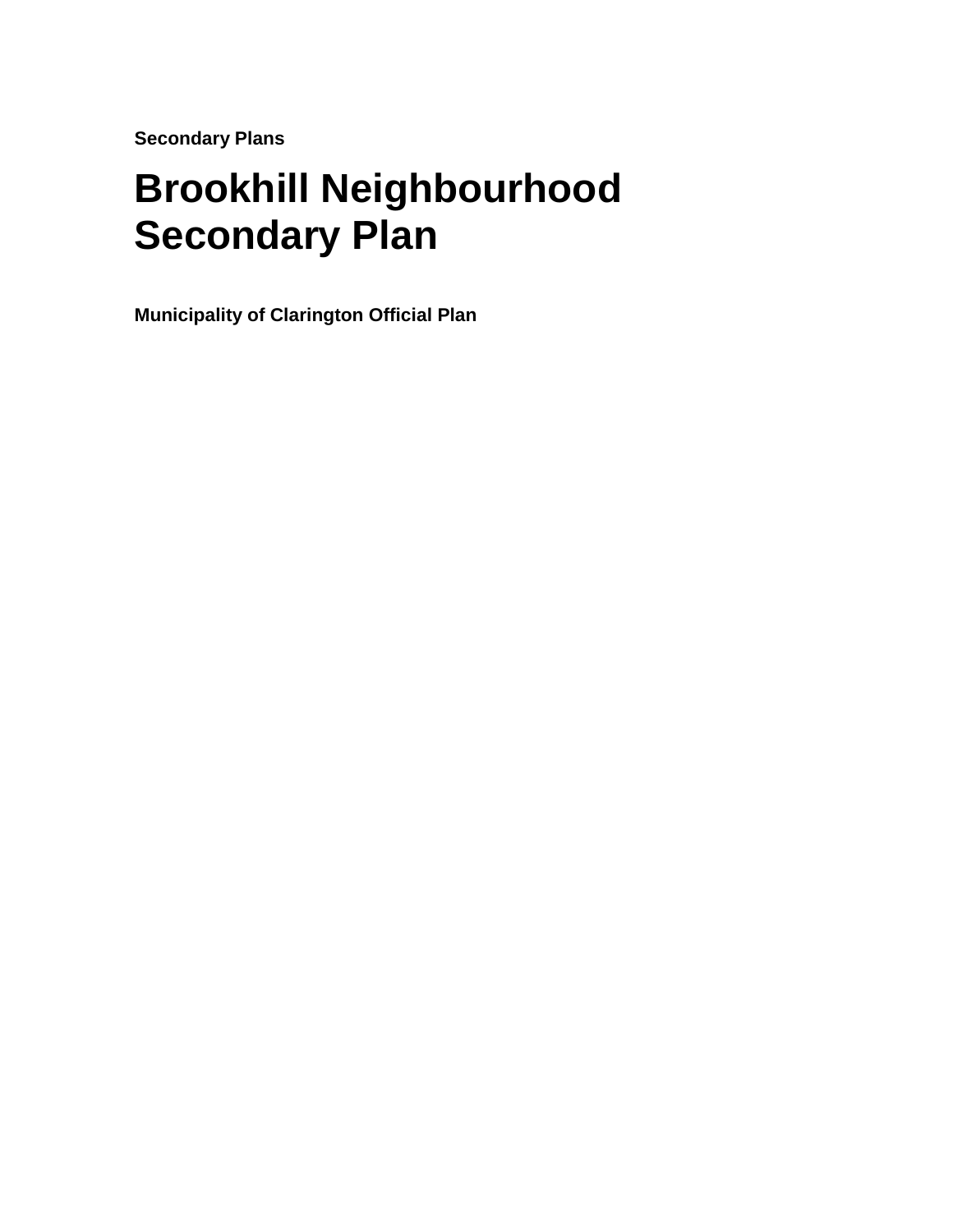# Brookhill Neighbourhood Secondary Plan

# 1 Introduction

 1.1 The Brookhill Neighbourhood is located north of the Bowmanville West Town Centre, and south of Nash Road. Its easterly boundary is the Bowmanville Creek valley and the historic community of Bowmanville. Its westerly boundary is the limit of the Urban Area for Bowmanville. The area for the Brookhill Neighbourhood is about 300 hectares. Approximately one third of the area contains natural features. The limits of the Secondary Plan Area are identified on Maps 'A' and 'B' to this Secondary Plan. The area bounded by Longworth Avenue to the south, Nash Road to the north, Regional Road 57 to the east and urban area boundary to the west, is deferred in the Secondary Plan until the completion of the Clarington Official Plan Review, beyond 2008.

> The purpose of this Secondary Plan is to provide a detailed land use plan and policies to establish principles and structure, goals and objectives for *development* within the Brookhill Community. New *development* will be carried out in accordance with the policies of the Clarington Official Plan, the policies of this Secondary Plan, the Brookhill Community Demonstration Plan and Urban Design Guidelines contained in Appendix II.

## 2 Principles and Community Structure

### **2.1 Objectives**

 The Brookhill Secondary Plan is based on the principles of New Urbanism. New Urbanism is a planning approach that incorporates the best features of the 19th and 20th century small town design, while addressing modern planning and engineering concerns such as traffic, pollution and urban sprawl. This Plan is based on a community design that is diverse in use and population, is scaled to the pedestrian, can accommodate private automobiles and transit and has a well-defined and high quality public realm including the roads, greenland systems and public buildings.

 The Brookhill Secondary Plan achieves the policies of the Province of Ontario with respect to efficient, cost-effective development and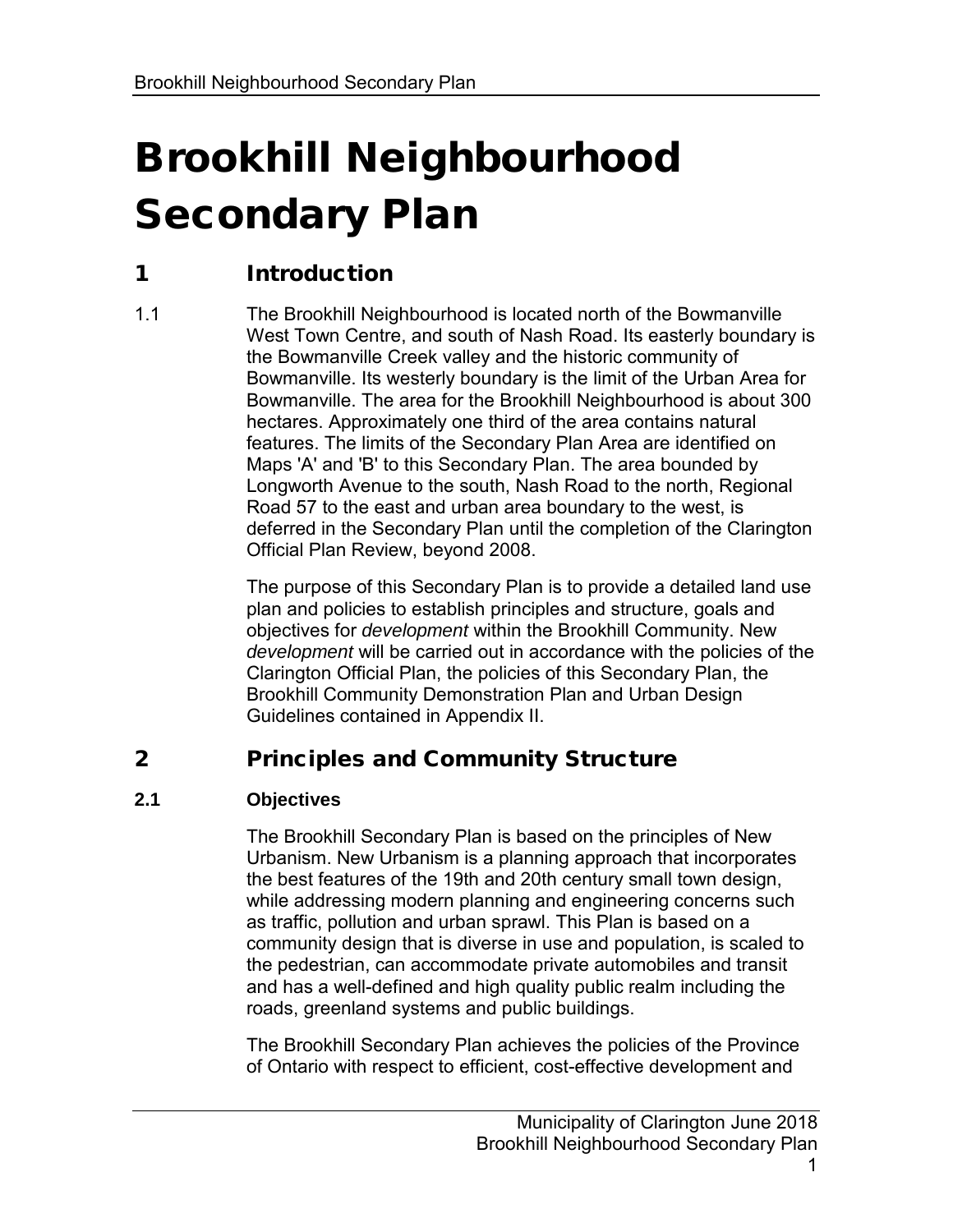land use patterns, the conservation of natural and cultural heritage features, the protection of public health and safety and the achievement of minimum development densities as articulated in the Planning Act. Further, this Secondary Plan is expected to achieve the goals and objectives of the Municipality of Clarington Official Plan. Fundamental to the *development* of this Secondary Plan is the achievement of a transit supportive community structure and the achievement of a minimum *net density* of 50 residents and/or jobs per hectare

 A primary principle inherent in the design of the Brookhill Secondary Planning Area is the conservation of existing natural heritage features and *cultural heritage landscapes*. These features and landscapes are *conserved* and integrated within the overall design strategy.

### **2.1.1 Design Principles**

 The Brookhill Secondary Plan is based on the following design principles:

- a) Focus
	- i. The Brookhill community is adjacent to the Bowmanville West Town Centre. It will be multicentered and will comprise a Village Corridor and Neighbourhoods with Neighbourhood Commons.
	- ii. Each neighbourhood has edges and a distinct higher intensity, and a *mixed use* focus that is within a 5 minute walk of the majority of residents.
- b) Greenlands
	- i. A variety of *parks* for recreational activities are provided.
	- management facilities shall form a connected greenlands system. ii. *Parks*, *natural heritage features* and stormwater
	- iii. Stormwater management facilities shall be designed as landscape amenities, as well as perform their functional requirements.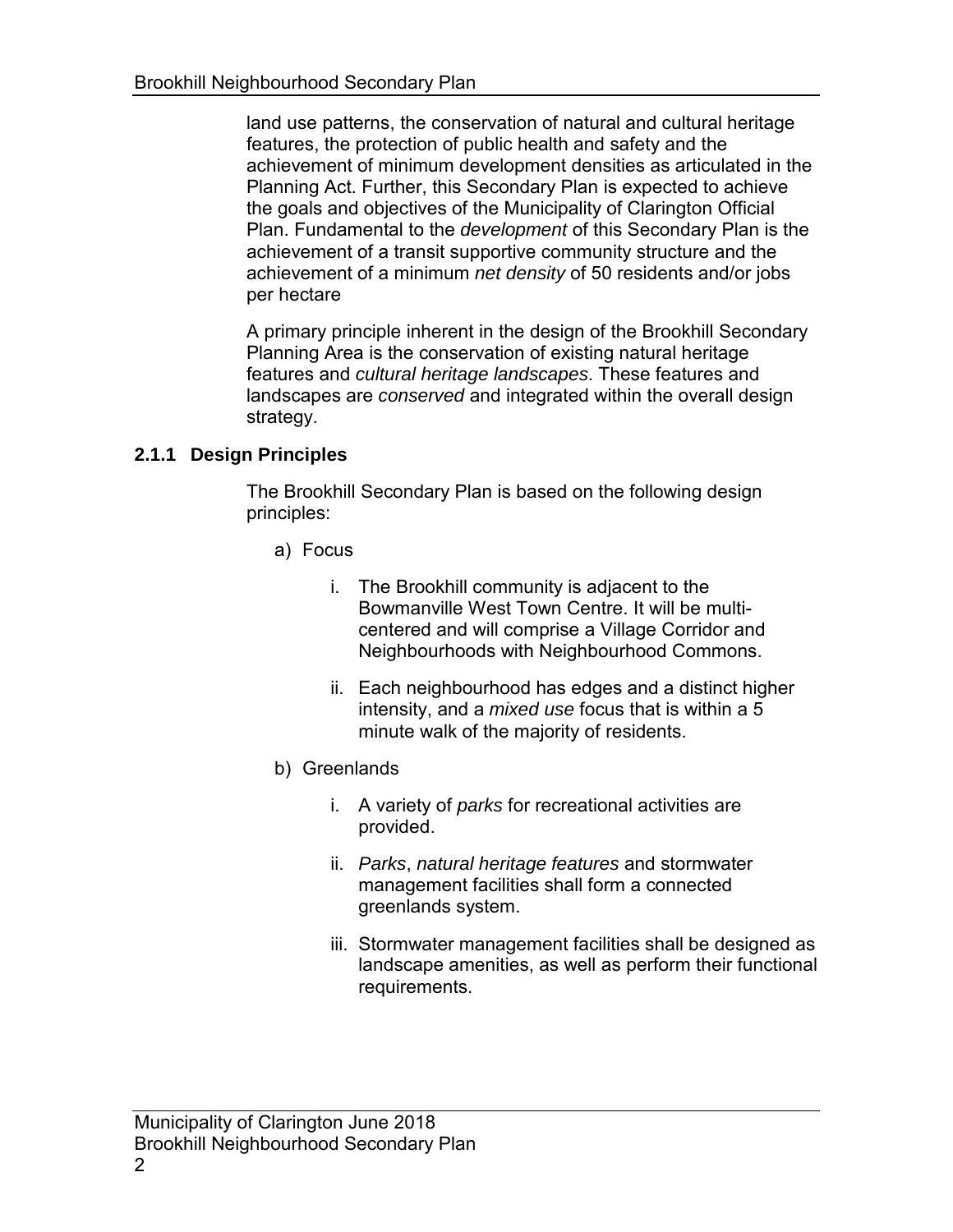- c) Connections/Linkages
	- i. The community will have a continuous system of trails for walking and cycling.
	- ii. Roads will be designed for pedestrians, cyclists, transit, as well as cars.
	- features shall be planned to anticipate use and to avoid impact on the identified features' environmental iii. Pedestrian connections *adjacent* to *significant* natural functions.
	- iv. All roads will be designed as important components of the public realm and will be lined with trees and have sidewalks.
	- v. The community and its neighbourhoods will be linked to the existing built areas in Clarington.
	- vi. Community design is based on a modified grid system to enable ease of access and improved connections through the community.
- d) Uses
	- i. A diversity in housing types will be provided to achieve densities anticipated in the Official Plan and articulated in Provincial Policy.
	- ii. *Development* will support transit and commercial activity.
	- iii. A mix of uses will be provided so that people have the choice to work, shop and enjoy community facilities in the neighbourhood.
- e) Infrastructure
	- i. Municipal services shall be provided in a cost effective and efficient manner.
- f) Environmental Sustainability and Energy Conservation
	- i. Community design shall incorporate, to the maximum extent feasible, state of the art environmental, energy and water *conservation* measures.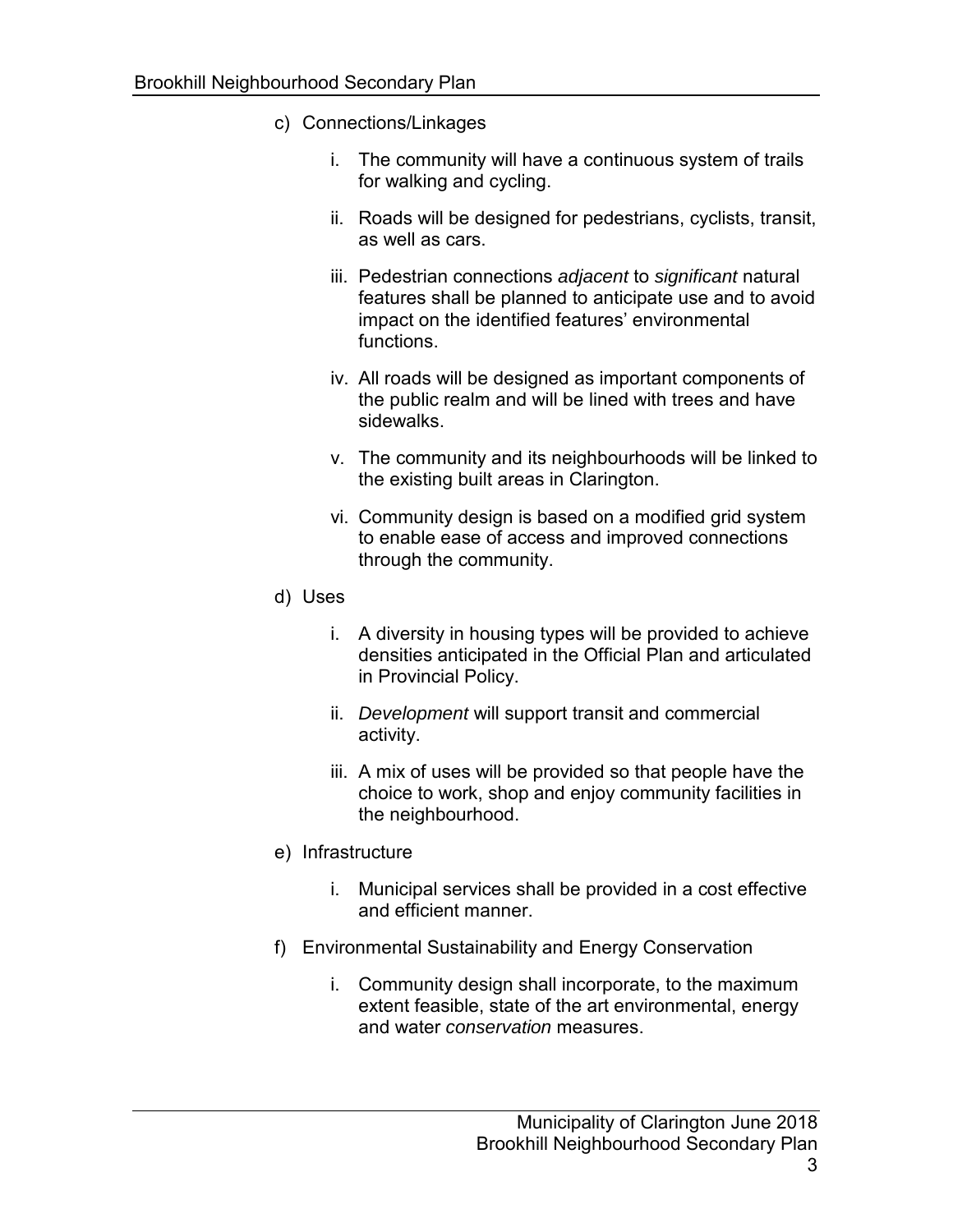- ii. Techniques to maximize energy efficiency should be integrated into the design of buildings, *streetscapes*  and *parks*.
- g) Design Excellence
	- i. The buildings, streetscapes, *parks* and open spaces and *infrastructure* should be distinctive and aesthetically pleasing.

#### **2.2 Community Structure**

- 2.2.1 The community structure of the Brookhill Secondary Plan is based on achieving the principles identified in Section 2.1 of this Plan. The components of the Brookhill Secondary Plan that define its urban structure are identified below.
	- a) **Neighbourhoods**  Neighbourhoods are self-contained areas with a mix of housing types, land uses and activities. Neighbourhoods must be cohesive and comprehensible to their residents.

 Neighbourhoods are edged either by natural features or the primary road network, giving each Neighbourhood a unique identity. The edge of each Neighbourhood is typically beyond the 400 metre radius from the Neighbourhood Commons Area, and the lowest density of *development* is anticipated between the 400 metre radius and the edge of the Neighbourhood.

 Neighbourhoods have a mix of low and medium density housing types as well as public open space features. Residential densities, *lot* sizes and building types shall vary character typical of older, traditional neighbourhoods. The highest densities shall occur adjacent to the Type C Arterial Road network and within the Neighbourhood Commons Area and the Village Corridor. Lower density housing shall be *adjacent* to identified natural features, and toward the edges of the Neighbourhoods. throughout each Neighbourhood to achieve the variety and

 Public open spaces are located to define the character and located adjacent to planned community facilities and/or and urban squares are dispersed throughout each structure of each Neighbourhood. Neighbourhood Parks are integrated with *adjacent natural heritage features*. Parkettes Neighbourhood and are located on visible road frontages.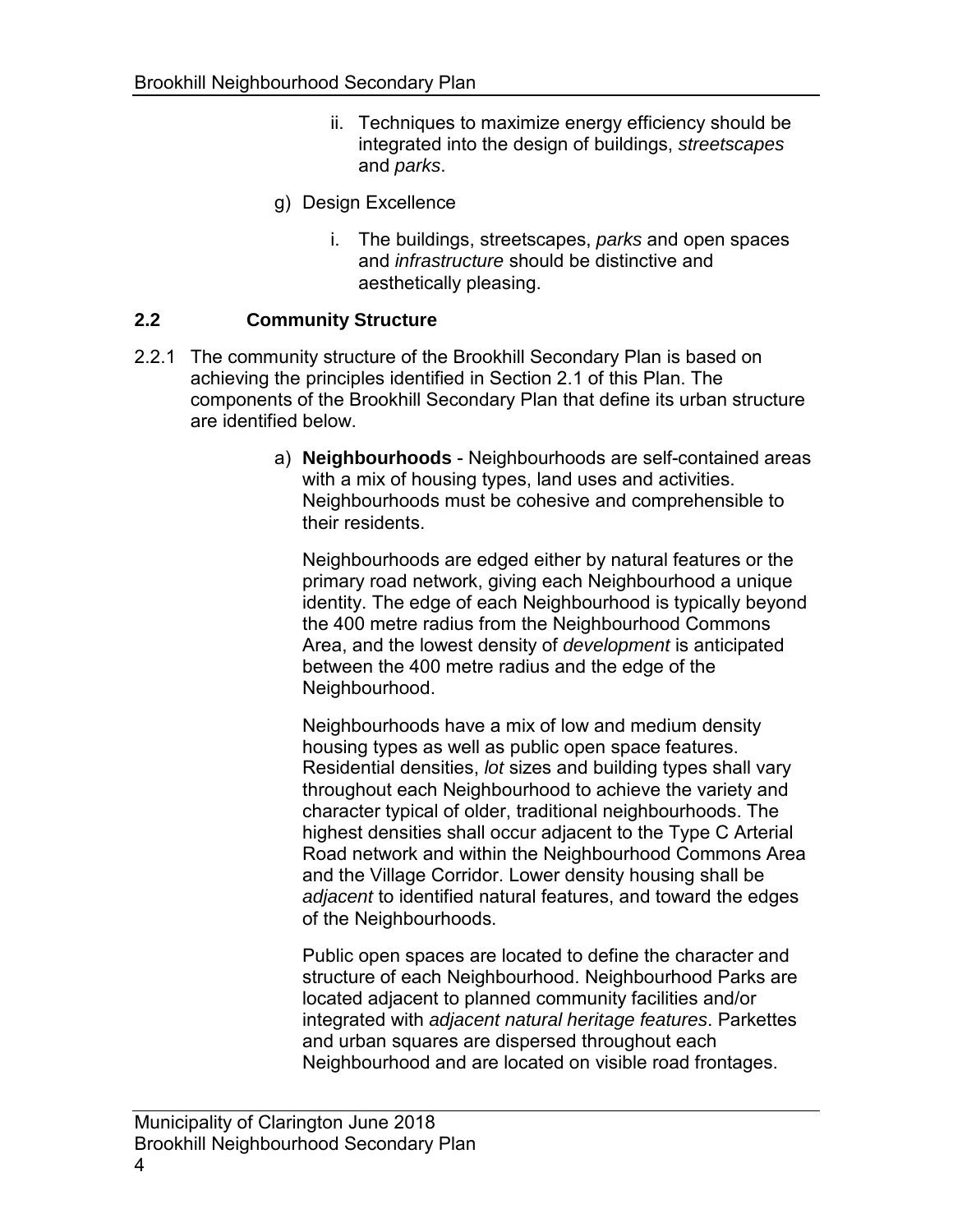- b) **Neighbourhood Commons Area**  The focus of each potential to accommodate low and medium density forms of housing, a Neighbourhood Park, grouped postal facilities, transit stops, and offices, live/work units and other conveniences of daily life. Neighbourhood is a Neighbourhood Commons Area with the
- c) **Village Corridor**  The Village Corridor is the primary focal point of the community. It is comprised of a mix of uses including higher density residential development, schools and an array of live/work, retail, office and community facilities. This combination of uses creates a rich and vibrant *environment* that is active every day, all day. The Village Corridor connects the neighbourhoods within the Brookhill Community. It is an area where residents of various Neighbourhoods interact. The Village Corridor is expected to accommodate the primary transit routes connecting the Neighbourhoods together and to the rest of the Municipality of Clarington.
- d) **The Public Realm**  The public realm includes institutional/civic uses the greenlands network and the road network. All of these components of the public realm are significant organizing elements in the pattern of *development*. community. The design of all elements of the public realm must be to the highest quality possible. They are located to provide interest and excitement within the
	- i. **Institutional/Civic Uses**  Roads and blocks create a hierarchy of public spaces and locations for institutional and civic uses. Institutional/civic uses occupy important places, overlooking a square or terminating a road vista. These views and vistas provide scenic interest and orientation.
	- ii. **Public Open Space**  The public open space system is a major attribute of the Brookhill Secondary Plan area. stormwater management facilities. A trail network connects the Neighbourhoods together, and connects Brookhill to the wider community of Clarington. It is integrated with the *natural heritage features* and
	- **Facilities**  Existing natural features are conserved and incorporated into the greenlands system. The naturalization of the Brookhill tributary shall reclaim the iii. **Natural Heritage Features/Stormwater Management**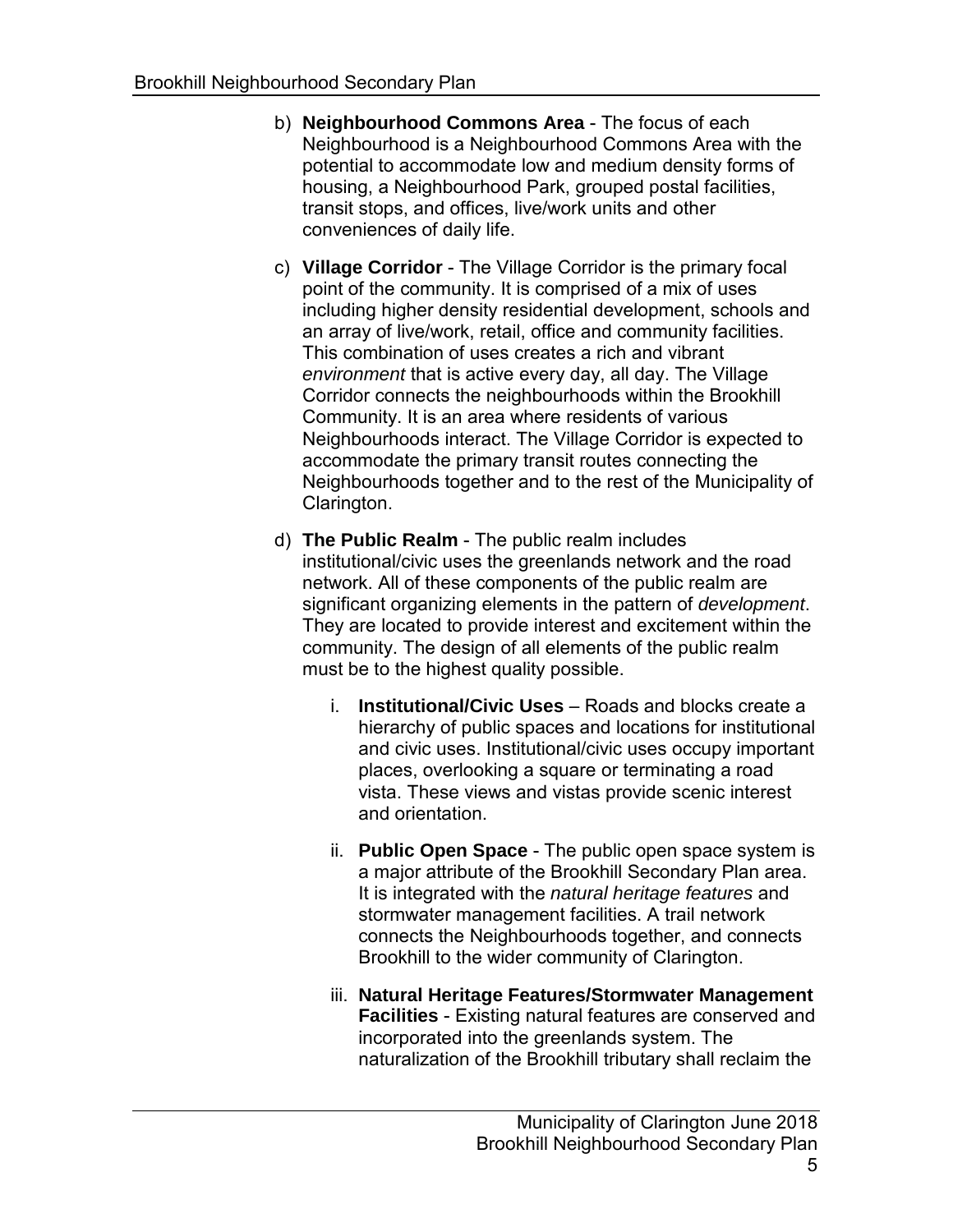natural *environment* from past farming practices, improve downstream fisheries and contribute to the overall esthetics of the Brookhill Community. Stormwater management facilities are treated as public assets. The ponds will be designed and planted with native upland, flood tolerant shoreline and aquatic species to provide enhanced *wildlife habitat*. Ponds and the overall drainage system are incorporated into the greenlands system.

 iv. **Roads and Lanes** - Roads play a multi-functional role in the Brookhill Secondary Plan Area by providing for a variety of activities and services, to meet the needs of residents and businesses. Roads provide access for pedestrians and bicycles, opportunities for vistas and view corridors and pedestrian *amenity areas*, and space for parking, utilities and services.

 In the Village Corridor, garages are removed from the front of the dwellings and placed to the rear of the *lot*, accessed by a system of rear lanes. This dramatically improves the visual quality of the *streetscape* by reducing the impact of garage doors and facilitates traffic flow along the road network. Rear lanes also provide access to coach houses, routes for service *infrastructure* and garbage pick-up and may provide additional passive recreational space. Rear lanes may also be used with the Neighbourhood Commons Areas and in the Medium Density Residential designation abutting Arterial or Collector Roads.

 Regional Road 57 is a major regional transportation corridor It is intended to be a Green Corridor with no direct access provided for any individual *development* proposal or residential land use. Signalized intersections will be installed, where approved by the Regional Municipality of Durham, to provide access to existing development and the primary road development will not be permitted adjacent to Regional Road 57. It shall have sidewalks on both sides and bicycle lanes. Additional tree plantings and vegetated berms shall be incorporated into the road allowance or in adjacent areas to network within the Brookhill Community. Reverse frontage promote attractive and safe pedestrian movements.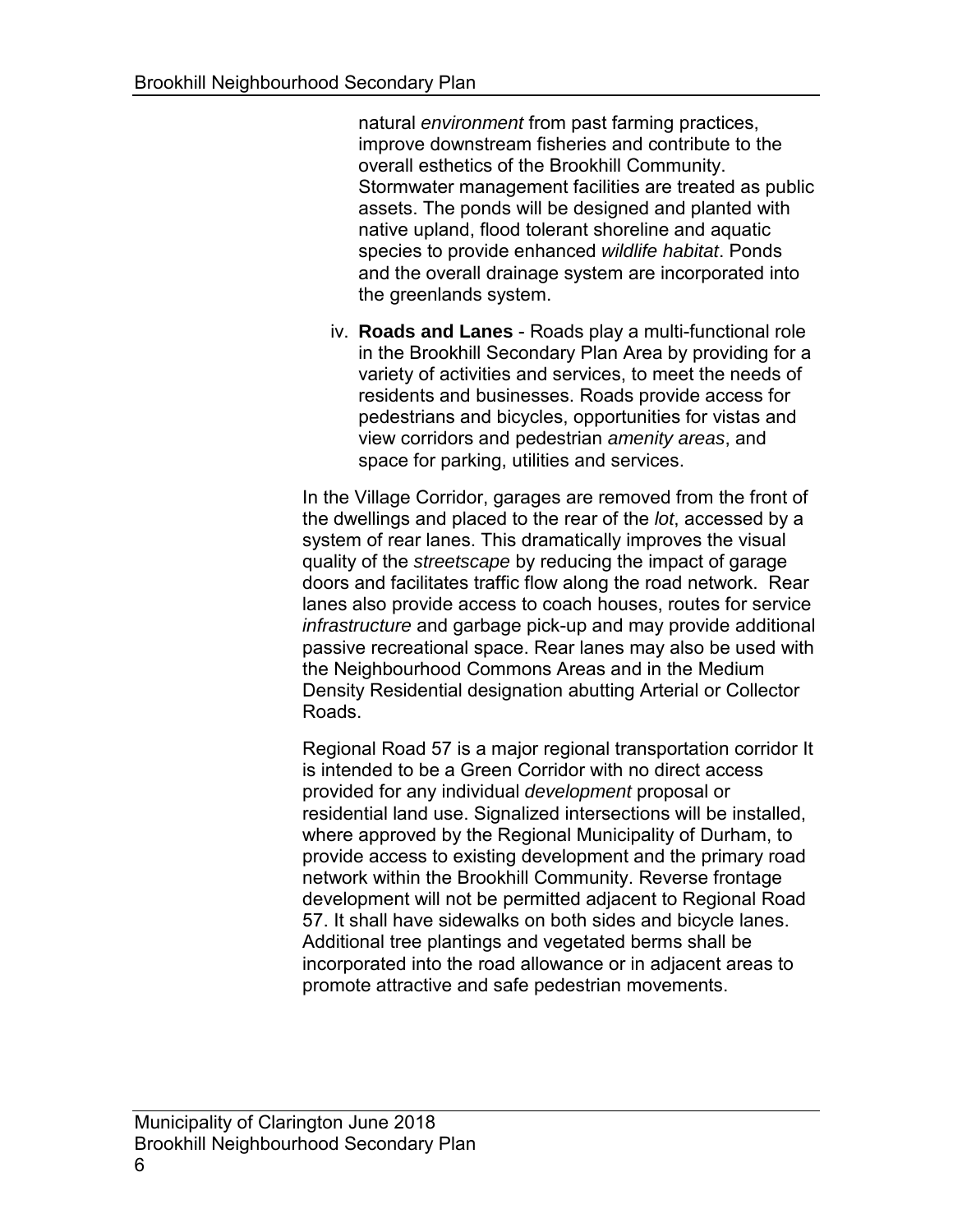### 3 Goals

- 3.1 To establish the Brookhill Secondary Plan Area as a vibrant, pedestrian oriented residential community based on principles of New Urbanism.
- 3.2 To provide up to 2,800 *dwelling units* upon full build out of the Brookhill Secondary Plan Area.
- 3.3 To achieve a minimum *net density* of 50 residents and/or jobs per hectare across the Brookhill Secondary Planning Area.
- *conservation*, efficiency and environmental sustainability. 3.4 To promote high quality design practices centered on energy
- 3.5 To recognize the importance of the natural features of the Brookhill Secondary Plan Area as contributing to the quality of life for local residents.

### 4 Objectives

#### **4.1 Land Use and Built Form**

- a) To accommodate a mix of uses including opportunities for a variety of housing types, limited retail/commercial uses, and community facilities.
- b) To ensure a complete and integrated community comprised of:
	- i. An appropriate mix of compatible land uses that meet the daily needs of all residents;
	- ii. Compatibility of building types, achieved through consideration of their scale, *massing* and relationship to each other.
- c) To encourage a high quality and consistent level of urban design for the public and private realm through adherence to the principles, policies and requirements of this Secondary Guidelines. Plan, the Demonstration Plan and the Urban Design
- d) To create an urban *environment* that provides for safe, functional and attractive residential neighbourhoods.
- e) To provide for community facilities/schools that are visible, accessible and serve the needs of residents.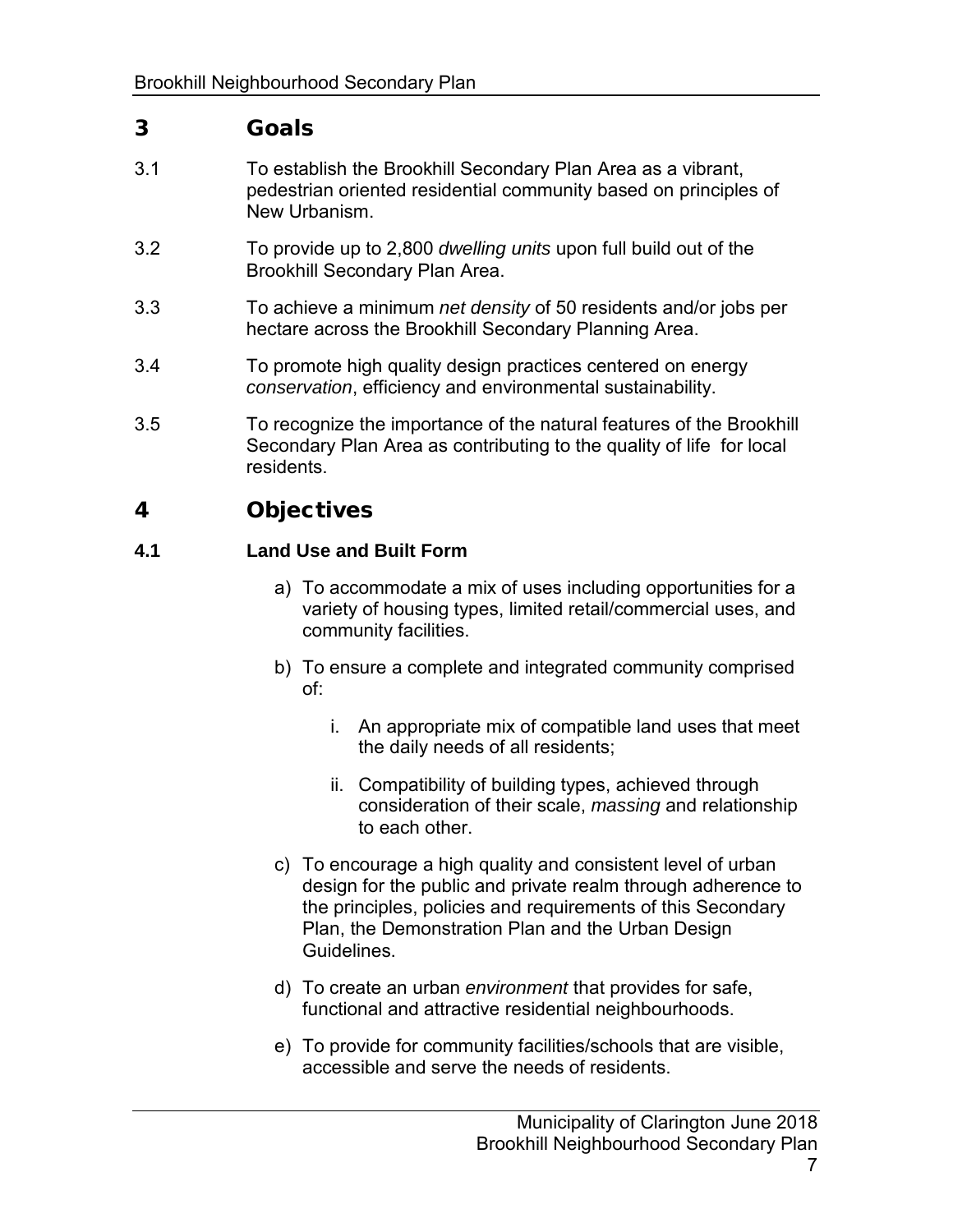#### **4.2 The Greenlands System**

- a) To provide a functional and highly interconnected greenlands system for the community that is accessible and visible to residents.
- b) To provide opportunities for recreational and naturalized links within the Brookhill Secondary Planning Area and to the wider community of Clarington.
- c) To preserve and enhance existing natural and cultural heritage features including *significant* vegetation, topographic features and scenic views, heritage buildings and *archaeological resources*, and to promote the ecological restoration of *linkages* between these features.
- d) To provide a continuous Greenland system linking, natural features, public *parks*, stormwater management facilities and a full array of community amenities.

#### **4.3 Transportation**

- a) To develop a transportation system that provides a variety of connections to the balance of the urban area.
- b) To create a highly inter-connected network of roads and lanes that provides for ease of access, orientation and safety for both pedestrians and vehicles.
- c) To create a linked trail system composed of roads, lanes and open spaces, sidewalks, off-road trails and bicycle lanes.
- d) To ensure that the required components of the transportation system be in place and operative prior to or coincident with *development*.
- e) To phase the implementation of transit services based on acceptable operational and financial criteria.

#### **4.4 Services**

- a) To ensure that services, including water, sanitary sewer and stormwater management systems, electrical power, streetlights, natural gas and communication services are in place and operative, prior to or coincident with the *development* of the land.
- b) To ensure that stormwater management facilities are designed to fulfill their functional purpose and are treated as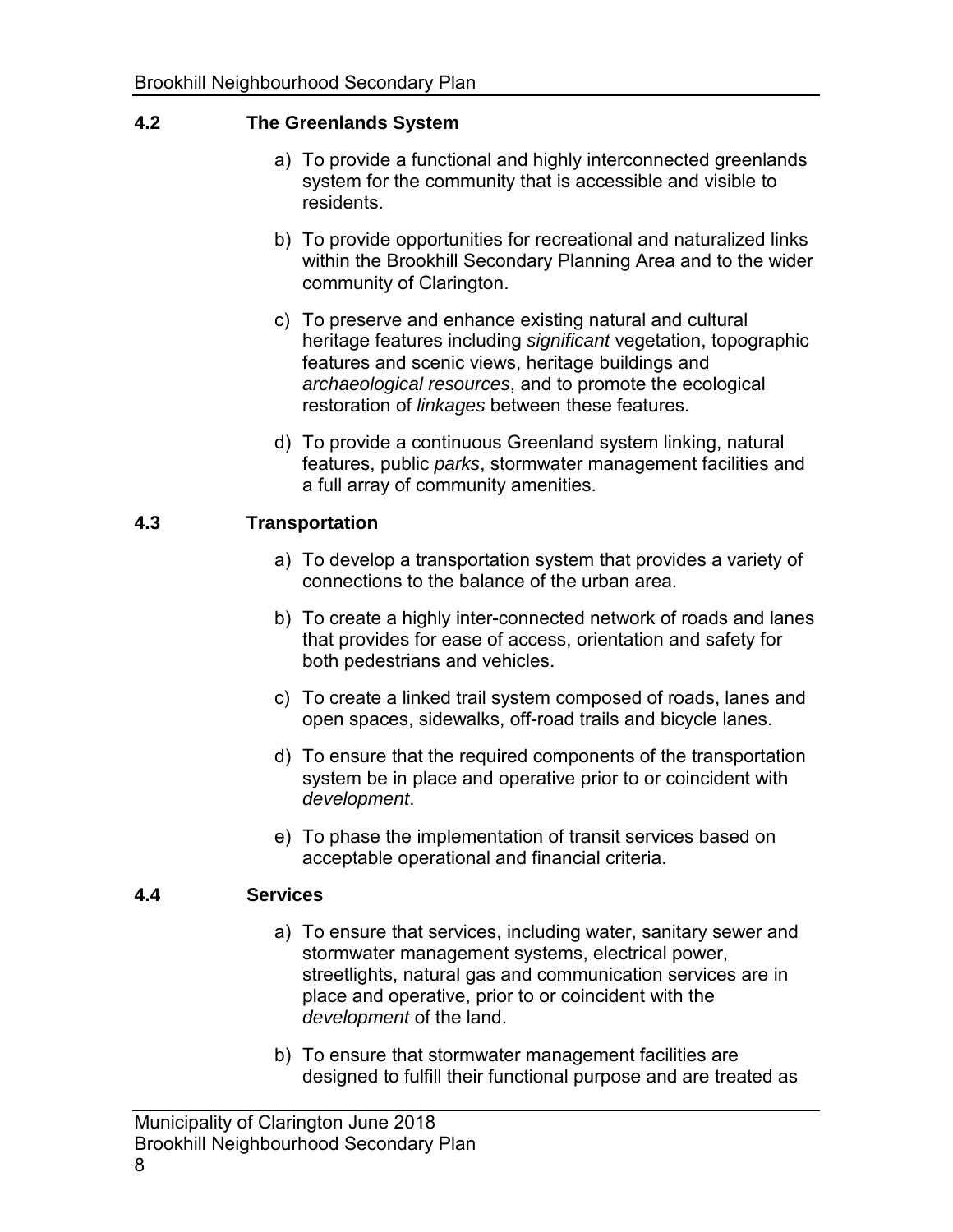aesthetic components of the greenlands system and that they do not negatively impact on *natural heritage features* or *cultural heritage landscapes* at any time in the land development process.

#### **4.5 Environmental Sustainability and Energy Conservation**

- a) To encourage *development* within the Brookhill Secondary Plan Area that is consistent with programs to reduce energy consumption, water consumption and promote *waste*  reduction.
- site planning, urban design and the use of energy efficient b) Energy *conservation* will be encouraged through appropriate materials and landscaping.
- c) To encourage that all new residential buildings that are constructed within the Brookhill Secondary Plan Area adhere in design, construction and operation to a minimum rating of 80 or more in accordance with Natural Resources Canada "EnerGuide for New Houses" or equivalent certification system.
- d) To undertake frequent reviews of available energy certification and rating systems to ensure that *development* within the Brookhill Secondary Plan Area complies with the most current environmental and energy *conservation* standards and programs.
- e) To encourage commercial, institutional and government environmental and energy *conservation* measures from prebuildings to be *LEED* certified or to demonstrate construction to operation.
- f) To encourage residential uses to use solar collectors and other alternative sources of energy for use of heating or cooling of a structure, domestic hot water or swimming pools to reduce the demand on the provincial power supply.
- g) To encourage builders to install Energy Star rated appliances, high efficiency fixtures to reduce indoor water consumption and capture rainwater or recycled site water for irrigation purposes.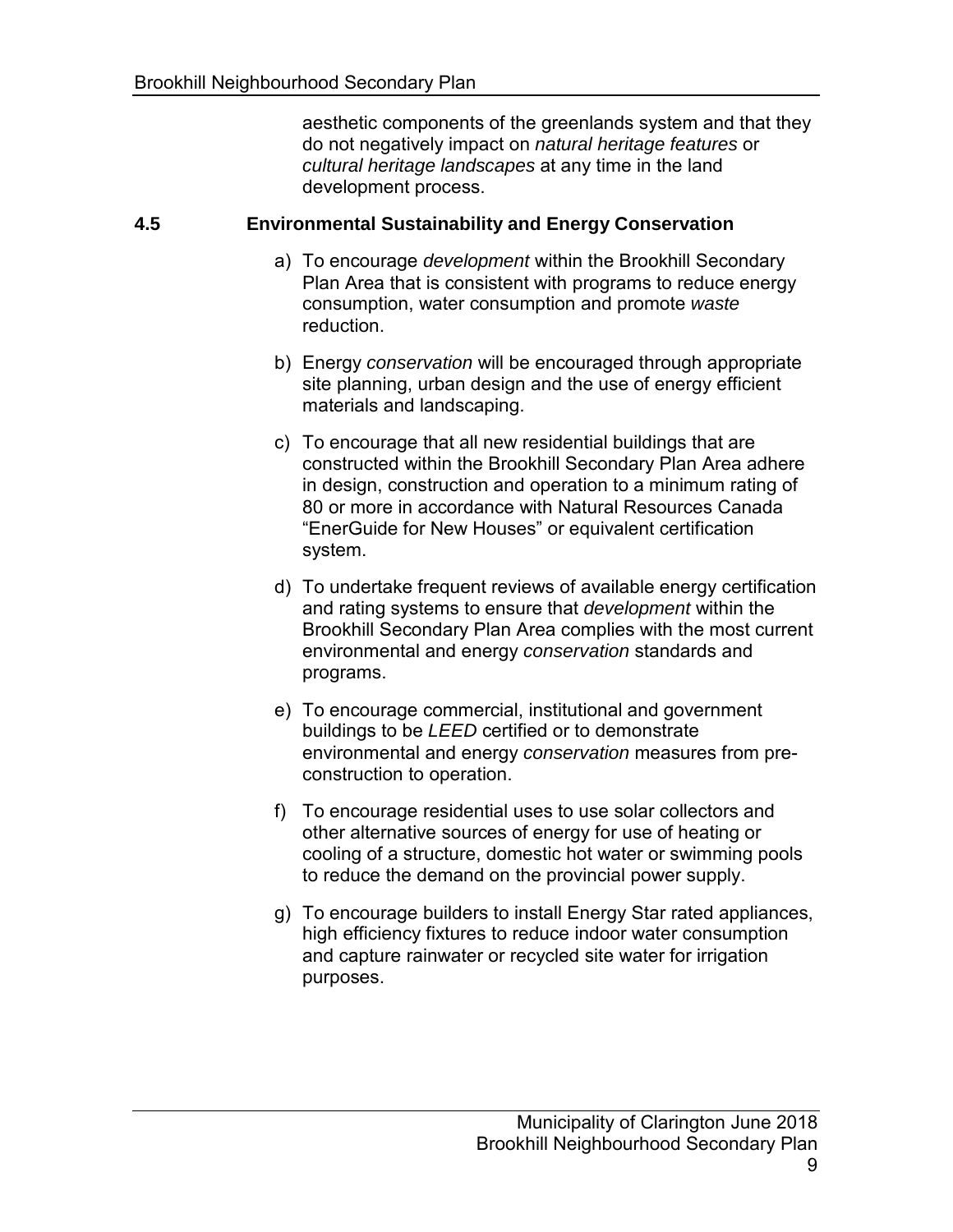### 5 General Policies

 The land use designations for the Brookhill Secondary Plan Area shown on Map A of this Secondary Plan establish the general pattern of *development*. A more detailed pattern of land use is established on the Demonstration Plan and Urban Design Guidelines (Appendix II).

#### **5.1 Housing**

- a) This Secondary Plan provides opportunities for a broad range of housing forms in the Secondary Plan Area and within each neighbourhood as follows:
	- i. Neighbourhoods shall be predominantly comprised of single and semi-detached dwellings;
	- ii. Neighbourhood Commons Area shall include a mix of low and medium density house forms, including street, block or stacked townhouses; and
	- iii. The Village Corridor shall include the greatest concentration of medium and higher density house forms including housing in live/work units and Street, block or stacked townhouses are permitted. apartments in stand alone or in *mixed use buildings*.
- b) Each application submitted for proposed draft plan of subdivision shall include the distribution of housing by house form and will identify, in detail, the composition and distribution of the anticipated housing stock and its relationship to the achievement of the housing mix objectives of this Secondary Plan, and the Provincial requirement to achieve a minimum *net density* of 50 residents and/or jobs per hectare within the Secondary Plan Area.

#### **5.2 Employment**

 small and moderately scaled retail, office uses and a range of institutional activities. Employment opportunities will be commercial and institutional activities. Within the Neighbourhood Commons Area and Low Density Residential Area, live/work and home occupations will also contribute to the supply of employment opportunities. a) The Secondary Plan Area shall accommodate a range of located in the Village Corridor through permission for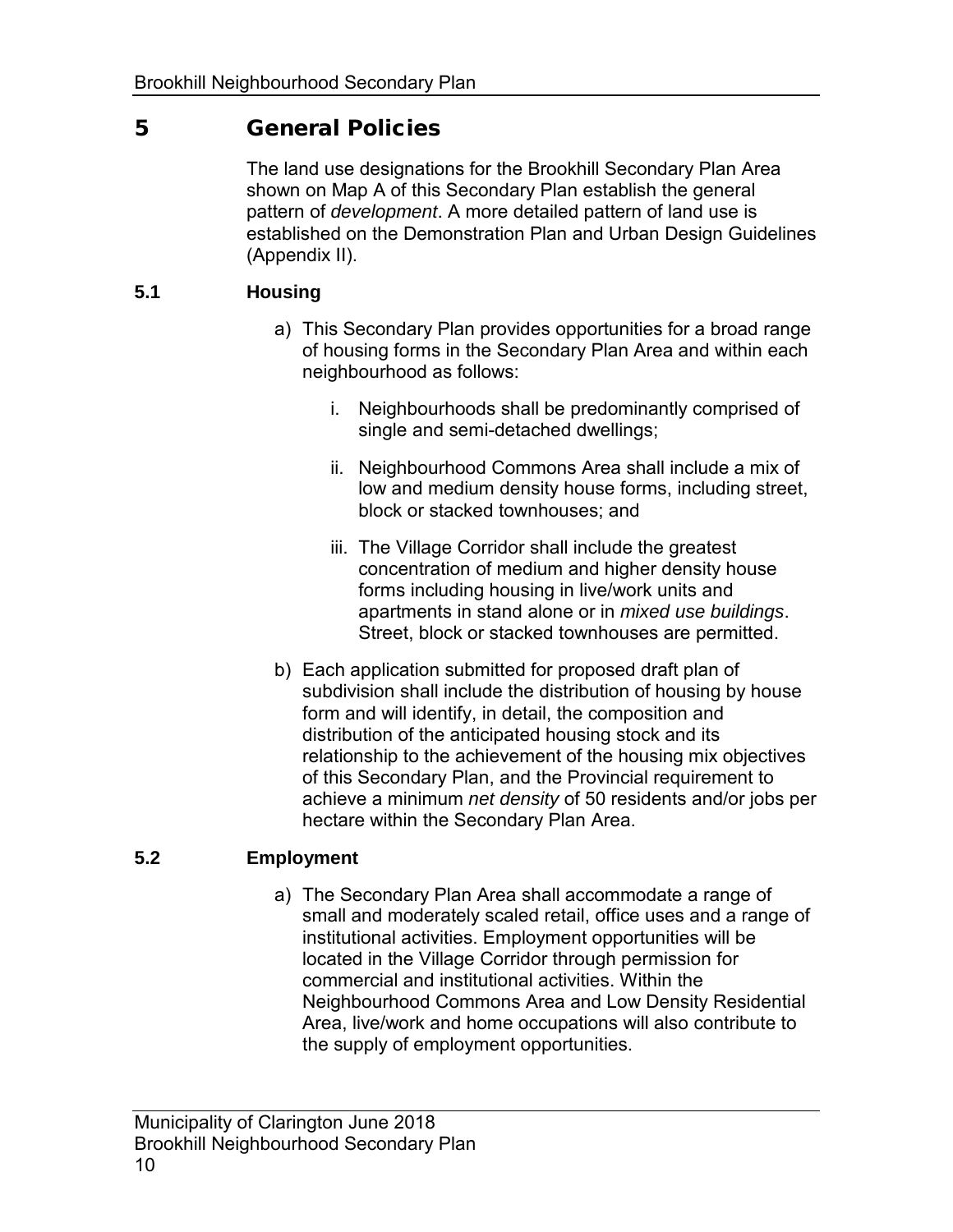b) Development approvals for lands intended to accommodate *mixed use* or live/work buildings will be monitored to ensure that short-term housing approvals do not preclude opportunities for the development of employment generating land uses in the longer-term.

#### **5.3 Cultural Heritage**

- a) The *conservation* and enhancement of *significant cultural heritage resources* shall be consistent with the provisions of Chapter 8 in the Municipality of Clarington Official Plan and all relevant Provincial legislation and policy directives.
- development approval, an Archaeological Assessment shall be completed to the satisfaction of the Municipality and the Archaeology and Heritage Planning Unit of the Ministry of b) Prior to on-site grading, construction of *infrastructure* or Citizenship, Culture and Recreation.
- c) No grading or other disturbance shall take place on any site within the Brookhill Community Secondary Plan Area prior to the issuance of a letter of clearance from the Ministry of Citizenship, Culture and Recreation.

### 6 Land Use Policies

#### **6.1 Low Density Residential**

- 6.1.1 Unless otherwise specified in the Secondary Plan, residential development shall be in accordance with Section 9 of the Clarington Official Plan.
- 6.1.2 Low Density Residential shall accommodate a range of housing types. Permitted residential building types shall predominantly include detached and semi-detached dwellings. Limited Street townhouse dwellings shall also be permitted.
- 6.1.3 Coach houses are permitted in restricted areas within the Low Density Residential designation. Coach houses shall generally be in the form of residential uses on the second storey of a detached garage where individual lots have access to a rear lane, and where the side yard abuts a public road.
- 6.1.4 Building heights shall generally not exceed 3.5 *storeys*, or 9.5 metres.
- 6.1.5 Residential development shall contribute to the overall appearance of the *streetscape*. Garage doors shall not dominate the view of the *streetscape*. Front and exterior side yard porches shall be encouraged.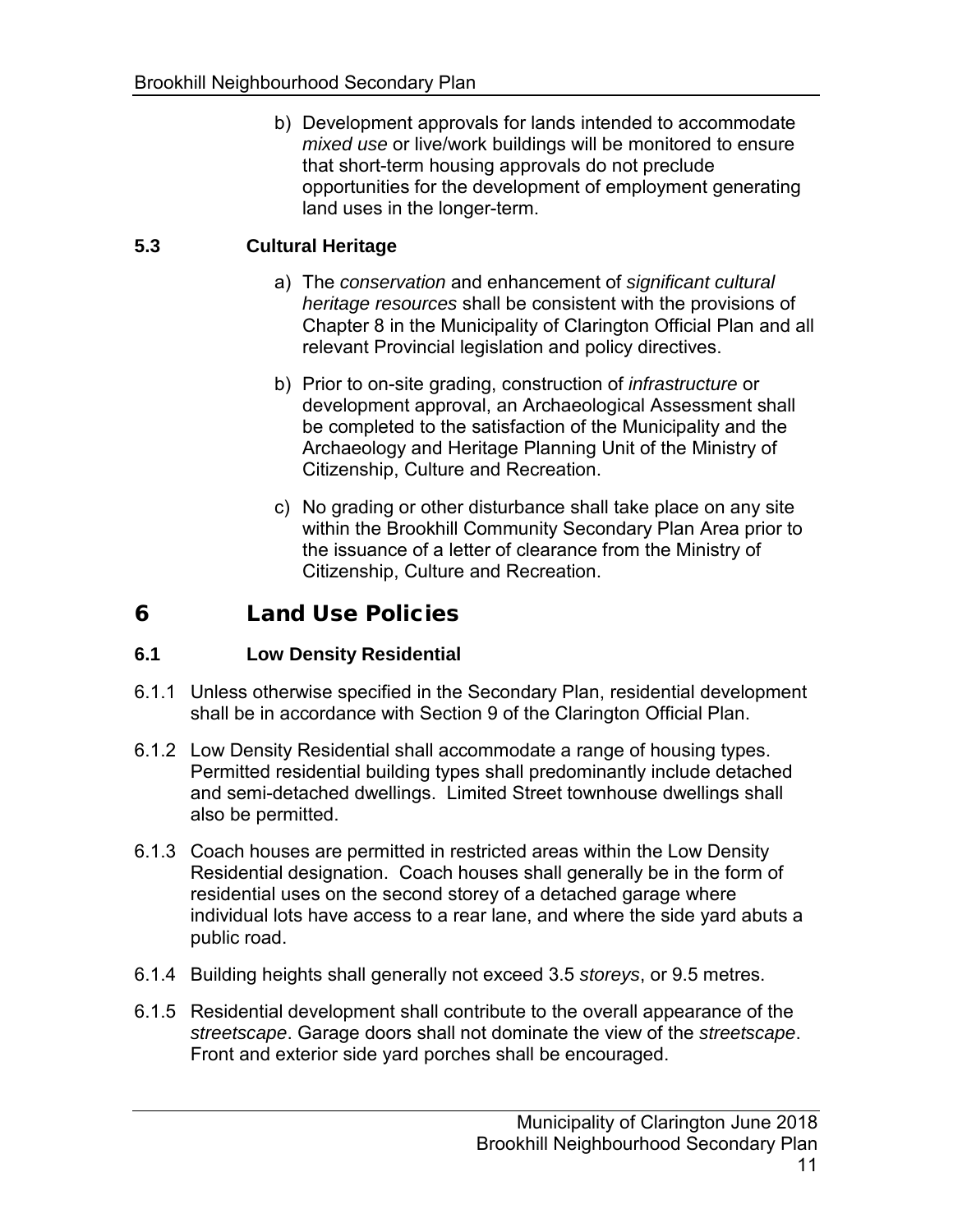- 6.1.6 Individual site access for any permitted residential use adjacent to any Arterial Road shall be discouraged. Residential uses fronting on an Arterial Road or Collector Road may be developed on the basis of public rear lanes. Reverse frontage development shall not be permitted within the Low Density Residential designation.
- 6.1.7 Residential development adjacent to Regional Road 57 shall not have any individual access on the Arterial Road. Further, a variety of interface techniques may be permitted, including window roads and/or flankage lots, however a landscaped berm must be provided, creating a 'Green Corridor' concept for the Regional Road 57 right-of-way. Noise attenuation fencing will be discouraged.
- 6.1.8 Large Lot Residential

 An existing large *lot* residential development is located east of Regional Road 57 and south of Longworth Avenue. Lots in this area are generally 4000 square metres or larger and privately serviced with well and septic. *Development* and *redevelopment* of lands within this designation shall be on full municipal services subject to policies in the Clarington Official Plan. It is the intention of this Plan to maintain the existing character and *lot* size for these lands.

 6.1.9 Residential development north of Longworth Avenue extension will have a lower overall density and the areas *adjacent* to woodlots will be reserved for larger *lot* executive housing.

#### **6.2 Medium Density Residential**

 6.2.1 The Medium Density Residential designation shall be developed in accordance with the policies in Section 9.4 of the Municipality of Clarington Official Plan.

#### **6.3 Neighbourhood Commons Areas**

- 6.3.1 At least one Neighbourhood Commons Areas shall be required in each Neighbourhood. Locations for the Neighbourhood Commons Areas designation are identified on Map A of this Secondary Plan.
- 6.3.2 Each Neighbourhood Commons Area may include a range of medium density housing types, as well as a Neighbourhood Park. Permitted residential building types include street, block or stacked townhouses as well as limited detached and semi-detached dwellings, and small plex-type (e.g. quattroplex) multiple unit buildings. Home occupation uses are also permitted.
- 6.3.3 Buildings within a Neighbourhood Commons Areas shall generally range in height from 2.5 to 4.0 *storeys*, or between 7.5 to 13.5 metres.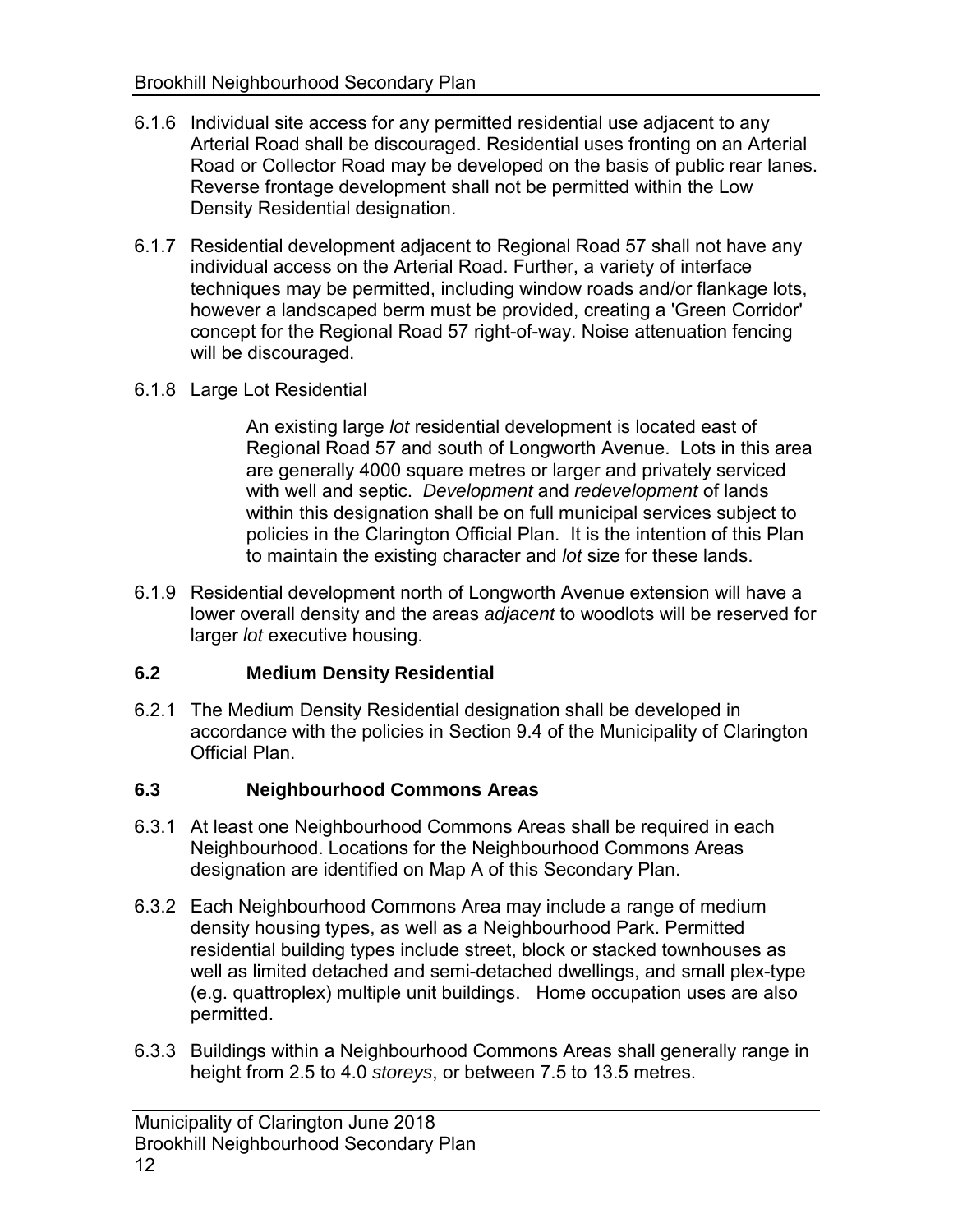6.3.4 *Development* within the Neighbourhood Commons Areas is required to have front doors facing the street and/or Neighbourhood Common Square. Garage doors/service facilities shall not dominate the view of the *streetscape*. Rear lanes may be used to facilitate units with front doors on the Neighbourhood Common Square. Front and exterior side yard porches shall be encouraged on all ground-related residential units.

#### **6.4 Village Corridor**

- 6.4.1 The Village Corridor shall be the primary focus of the Secondary Plan Area. The Village Corridor will incorporate institutional, retail and service commercial, recreational and cultural uses as well as ground related housing and residential apartment buildings within a *mixed use* context.
- 6.4.2 *Development* in the Village Corridor designation may be in either single use or *mixed use buildings*.
- 6.4.3 Permitted residential building types include street, block or stacked townhouses, small plex-type (e.g. quattroplex) multiple unit buildings and low-rise apartment buildings. Apartment units may be permitted in either stand-alone residential buildings or above the ground floor in a *mixed use building*. Live/work units shall also be permitted.
- 6.4.4 Retail and service commercial development shall only be permitted on the ground floor of a *mixed use building*. Individual retail and service commercial uses shall generally be limited in size to a maximum of approximately 500 square metres each; and,
- 6.4.5 The following retail and service commercial land uses are specifically prohibited:
	- a) Drive-throughs;
	- b) Any use that requires the outdoor display or storage of goods, with the exception of a seasonal garden centre, associated with another permitted use;
	- c) Night clubs or banquet halls;
	- d) All automobile related uses (sales, service, gas bars, car washes);
	- e) Amusement arcades;
	- f) Places of entertainment;
	- g) Adult live entertainment parlour;
	- h) Body rub parlour; and,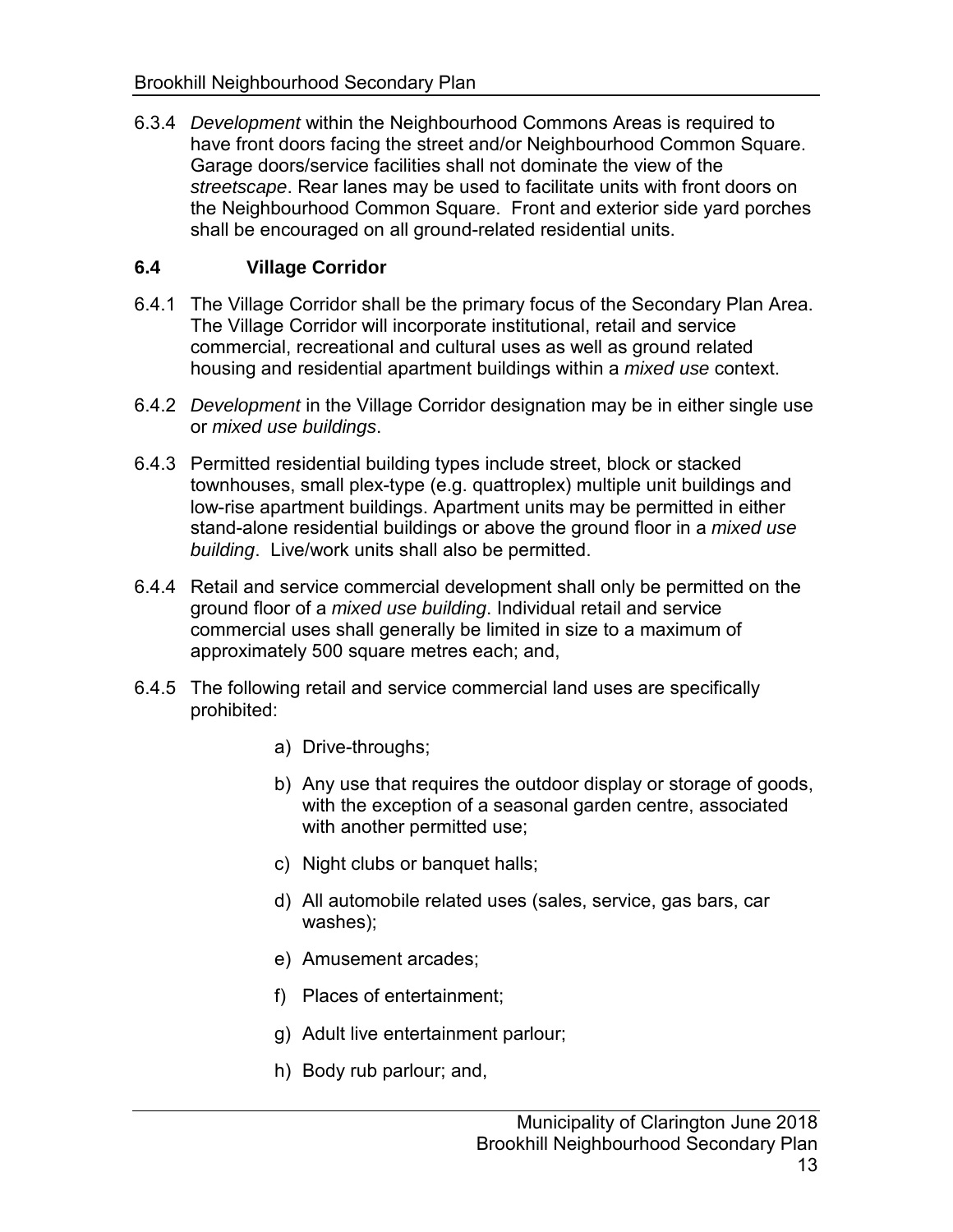- i) Taxi establishments.
- 6.4.6 Buildings heights shall be within a range of 3 to 6 *storeys*, or between 8.0 to 20.0 metres.
- towards the street. Garage doors/service facilities shall generally be prohibited from facing the public street. Front and exterior side yard porches shall be encouraged on all ground-related residential units. 6.4.7 All *development* within the Village Corridor designation shall be oriented
- 6.4.8 *Development*, with the exception of any *institutional use*, abutting an Arterial or Collector Roads shall be on the basis of rear lane access. Other access. Parking lots shall not be located between the building and the *development* within the Village Corridor designation may include rear lane street within the Village Corridor designation.
- designation, the Municipality may consider a 'development incentives' package. Development incentives may include reduced parking and/or parkland standards, or other incentives to encourage *mixed use*  6.4.9 To facilitate appropriate development within the Village Corridor *development*.

#### **6.5 Environmental Protection Area**

- as Environmental Protection Area on Map 'B' to this Secondary Plan. Lands designated Environmental Protection Area shall be subject to the policies 6.5.1 The *natural heritage features* within the Secondary Plan Area are identified Official Plan.
- 6.5.2 No *development* shall be permitted in Environment Protection Areas, except passive *recreation*, environmental restoration and uses related to erosion control and stormwater management.
- 6.5.3 The naturalization of the Brookhill Tributary is required in accordance with a Municipality of Clarington. naturalization plan to be prepared by the proponent and approved by the
- 6.5.4 An Environmental Impact Study shall be undertaken for *development*  proposals, including any necessary *infrastructure* and roads proposed within the Lake Iroquois Beach, or within 120 metres of the boundary of a wetland or wetland complex or 30 metres of the Environmental Protection Area designation. Any resulting changes to the boundaries of the Environmental Protection Area designation resulting from the recommendations of an Environmental Impact Study shall not require an amendment to the Official Plan or Secondary Plan.
- 6.5.5 Environmental Protection Overlay Designation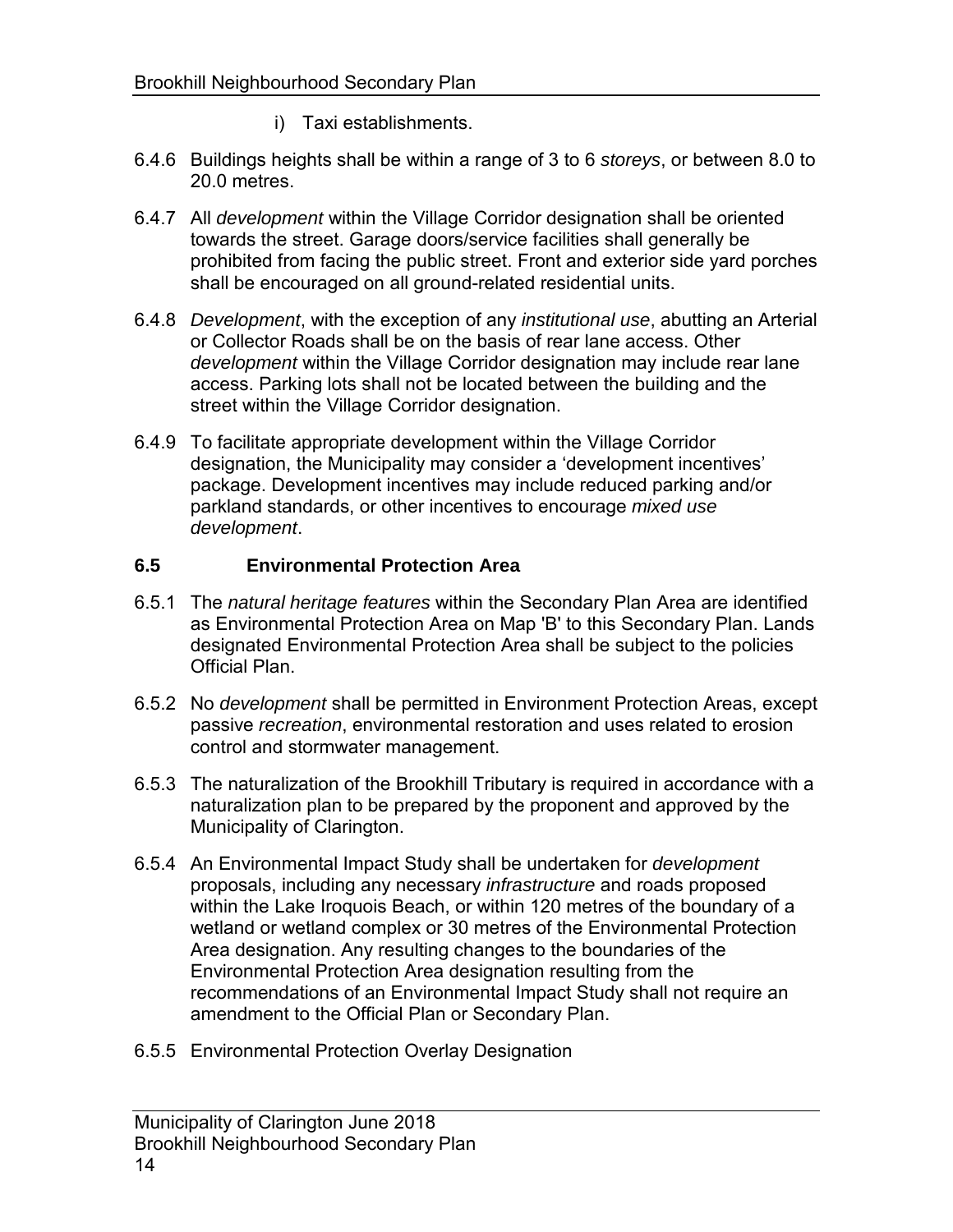- a) The Environmental Protection Overlay designation identifies the areas *adjacent* to the identified Provincially Significant *Wetlands*. This designation incorporates the lands within 100 metres from the identified Provincially Significant *Wetlands*  (an additional 70 metres from the Environmental Protection Area).
- designation shall require the preparation of an Environmental Impact Study to determine the actual *buffer* required between the Environmental Protection Area designation and the limit of urban development. The Environmental Impact Study shall be b) Lands within the Environmental Protection Overlay undertaken in accordance with the Official Plan policies.

#### **6.6 Parks and Open Space**

- 6.6.1 *Parks* and Open Space designation shall include lands within the following categories:
	- a) Neighbourhood Parks;
	- b) Neighbourhood Common Squares;
	- c) Parkettes
	- d) Urban Squares; and
	- e) Green Roads/Gateways/Greenways.
- 6.6.2 *Parks* shall be established in accordance with the following:
	- a) Neighbourhood Parks shall form the central focus of the overall Community. Neighbourhood Parks shall perform an array of functions within the community, including providing active sports fields, shall have a minimum size of 2.0 ha. and shall be located abutting the open space system and planned school sites and have a minimum frontage equal to 25 % of the park perimeter. Neighbourhood Parks are to be accepted as part of the parkland dedication required under the Planning Act;
	- b) Neighbourhood Common Squares shall form the central focus of each of the identified Neighbourhood Commons Area. Neighbourhood Common Squares shall be a minimum of 0.8 hectare in size, and shall abut on at least two sides, and preferably three or four sides, public roads. The Neighbourhood Common Squares are to be accepted as part of the parkland dedication required under the Planning Act;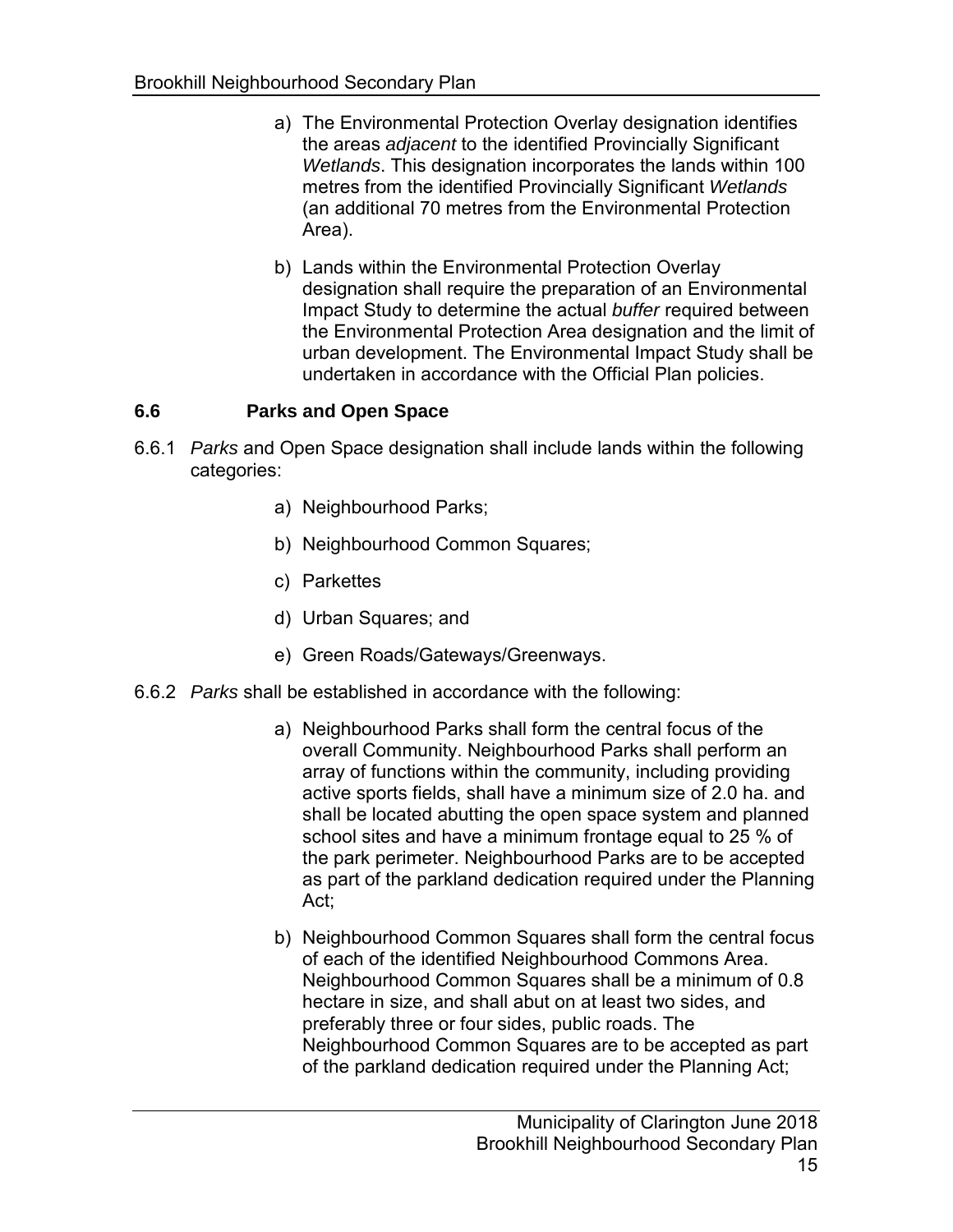- c) Parkettes are not designated on the Land Use Schedule. They are required wherever the Municipality deems it necessary to augment or adjust the *park* requirements of any neighbourhood;
- d) Urban Squares are smaller components of the open space network and will be identified in the required development applications; and
- e) Green Roads/Gateways/Greenways are small scale open space features provided as linkages within the open space system or as entrance features to the community to provide for connecting pedestrian and bicycle routes and special identity features within the Secondary Plan Area.
- 6.6.3 Dedication of lands for Neighbourhood Parks, Neighbourhood Common Squares and Parkettes shall be in accordance with the Official Plan.
- 6.6.4 Dedication of lands for Green Streets/Gateways/Greenways shall be considered on a case-by-case basis subject to a review of their individual function and contribution to the neighbourhood as fulfilling parkland dedication requirements.
- 6.6.5 In addition to the publicly owned lands which form the Parks and Open Space designation individual developments in the Village Corridor may be required to provide an Urban Square as part of the design approval. These privately owned lands will help create pedestrian scale entrance features for individual developments, creating a sense of place and adding to the urban *environment*.

## 7 Community Facilities

 7.1 Community Facilities are shown symbolically on Map A of this Secondary Plan. A more detailed pattern of community facilities are established on the Demonstration Plan and Urban Design Guidelines (Appendix II).

#### **7.2 Schools**

 a) Elementary school sites are permitted within the Village Corridor designation on Map A. Schools support the community structure and patterns of land use. Elementary school sites shall be located adjacent and connected to the open space system and planned neighbourhood park sites. The configuration and size of school sites will be defined in consultation with the School Boards through application for approval of a proposed plan of subdivision.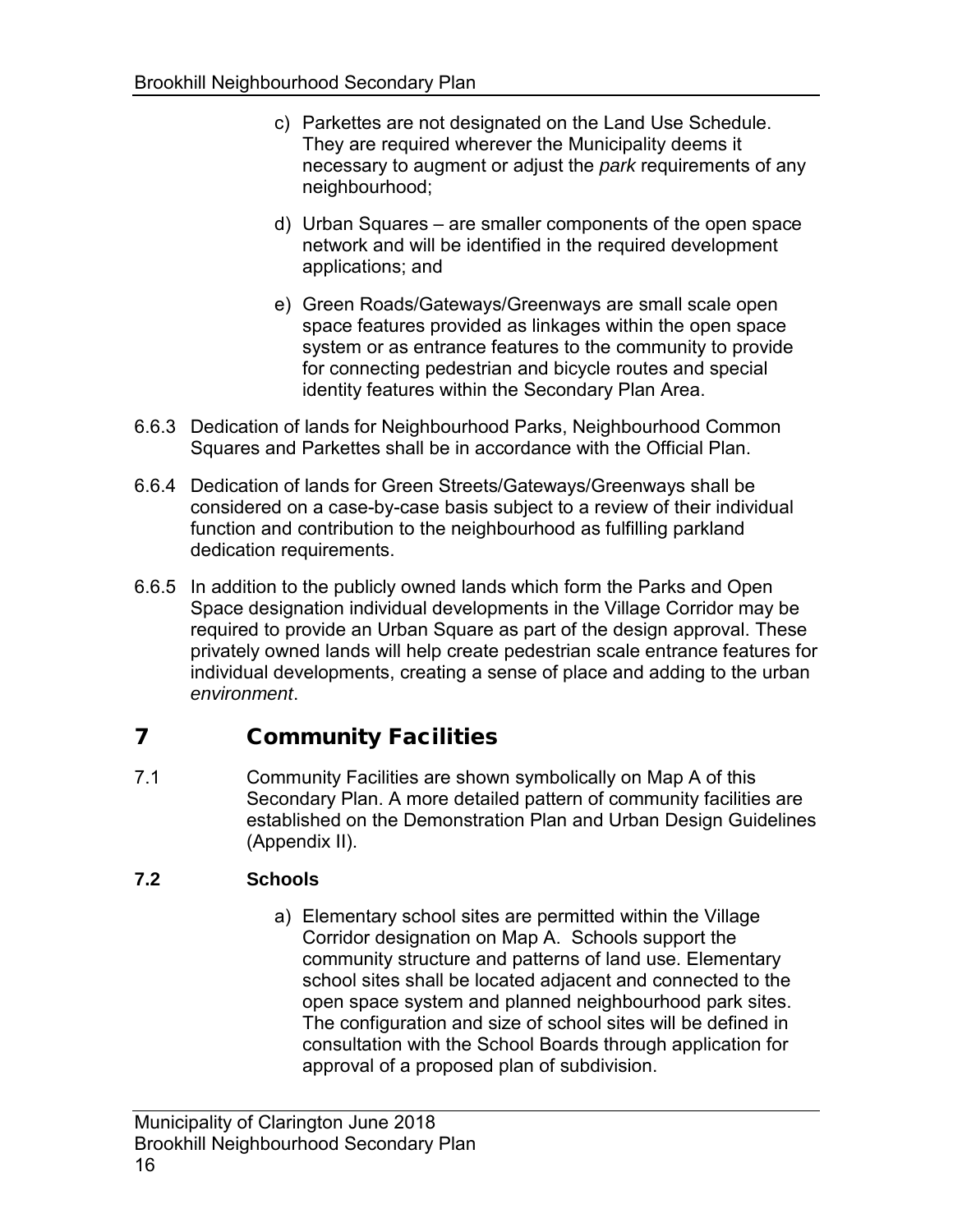- b) Where a school site adjoins a Neighbourhood Park, the school site shall be sized and designed to provide on-site recreational and athletic uses for the school and to facilitate potential joint use between the Municipality and the respective School Board.
- c) The Municipality will cooperate with the School Boards efforts to maximize the area available for on-site recreational and athletic use through the construction of multiple storey buildings that permit smaller building floor plates.
- d) In the event that all or part of a school site should not be required by a School Board, the following alternate uses shall be permitted in order of priority:
	- i. The Municipality of Clarington shall be given the first opportunity to purchase all or part of the school site; government agencies and community groups with identified needs shall have the second right of refusal:
	- ii. *institutional uses* such as private schools, Places of Worship, government buildings, community and recreational facilities, housing for seniors and/or cultural buildings (e.g. museum, art gallery) shall be investigated; or
	- iii. Residential uses, shall be developed in accordance with the Village Corridor designation.
- e) School sites and buildings will be developed in accordance with the following policies and the Demonstration Plan and Urban Design Guidelines:
	- i. Joint use sites and multiple use buildings will be encouraged wherever possible. The Municipality will work with the School Boards to achieve appropriate and efficient site designs, and to maximize public service and safety;
	- ii. Elementary schools shall be located within the Village Corridor designation and on a Type B or C Arterial or Collector Road to be accessible by residents in more than one neighbourhood; and
	- iii. Parking and loading areas will be provided and access points designed in a manner that will minimize conflicts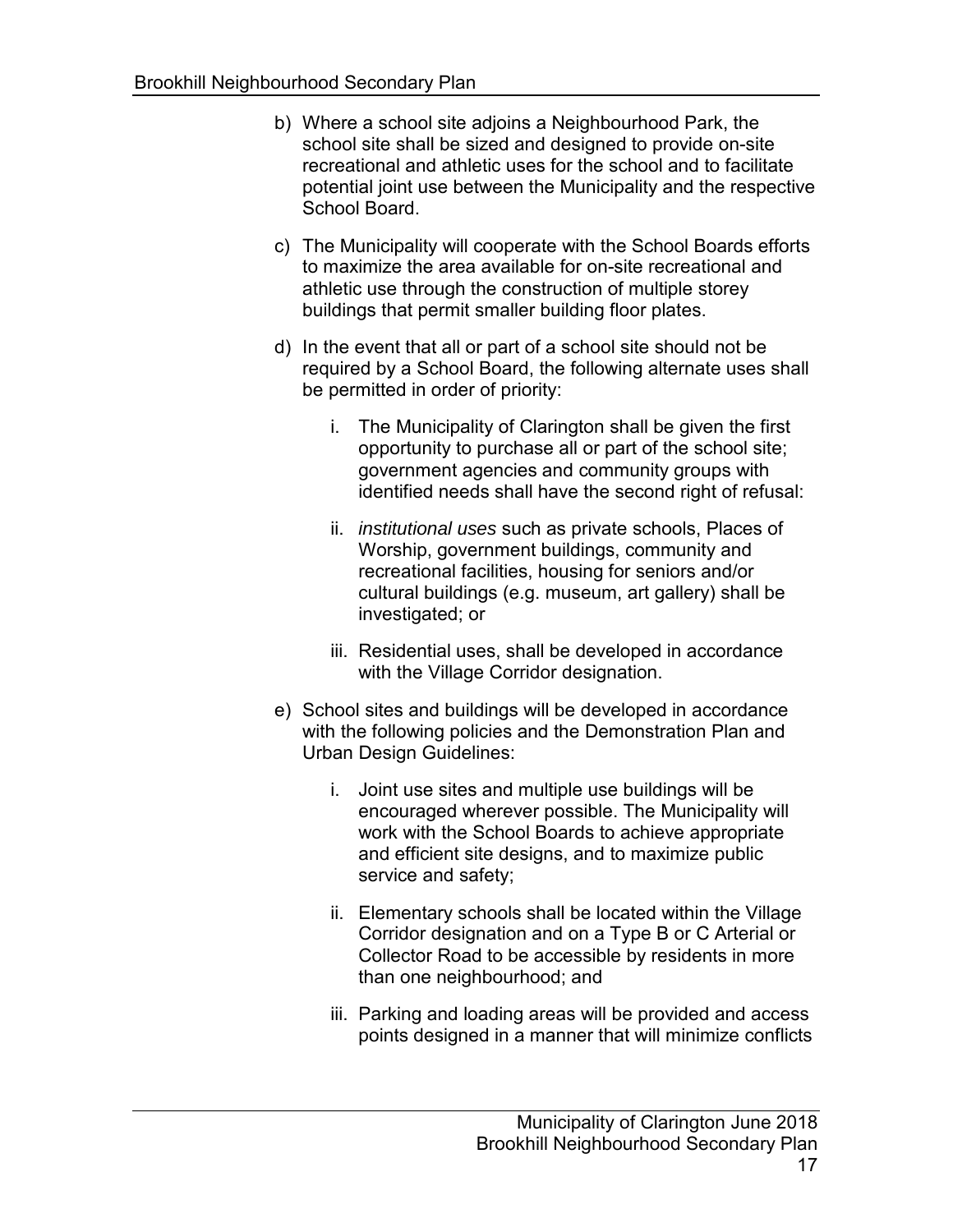between pedestrian and vehicular traffic and will enhance the aesthetic character of the Neighbourhood.

#### **7.3 Places of Worship**

- a) Places of Worship shall be permitted within the Village Corridor designation. Site criteria include:
	- i. A minimum site size of 0.5 hectare and a maximum site size of 2.0 hectares; and
	- ii. Primary frontage on a Type 'B' or 'C' Arterial Road or Collector Road.
- b) Sites for a Place of Worship may be pre-zoned, with a 'Hold' prefix to permit a place of worship, *accessory uses* and appropriate alternative uses.

#### **7.4 Special Study Area**

 Lands south of Brookhill Boulevard and east of Clarington Boulevard have been identified as a Special Study Area. These lands may be required for stormwater management purposes in the future. Prior to Council considering any development application for these lands an Official Plan Amendment shall be submitted and approved by the Municipality detailing the land use permissions.

### 8 Urban Design and Amenity Policies

#### **8.1 General Provisions**

 The Secondary Plan is designed based on achieving a community that is diverse in use and population, is scaled to the pedestrian, can accommodate private automobiles and transit, and has a well defined and high quality public ream. The Secondary Plan is premised on high quality urban design, including measures to ensure:

- a) The provision of a clearly defined public realm;
- b) A standardized and highly interconnected pattern of lotting for development blocks;
- c) Consistent built form;
- d) Safety, accessibility and comfort in the pedestrian *environment*;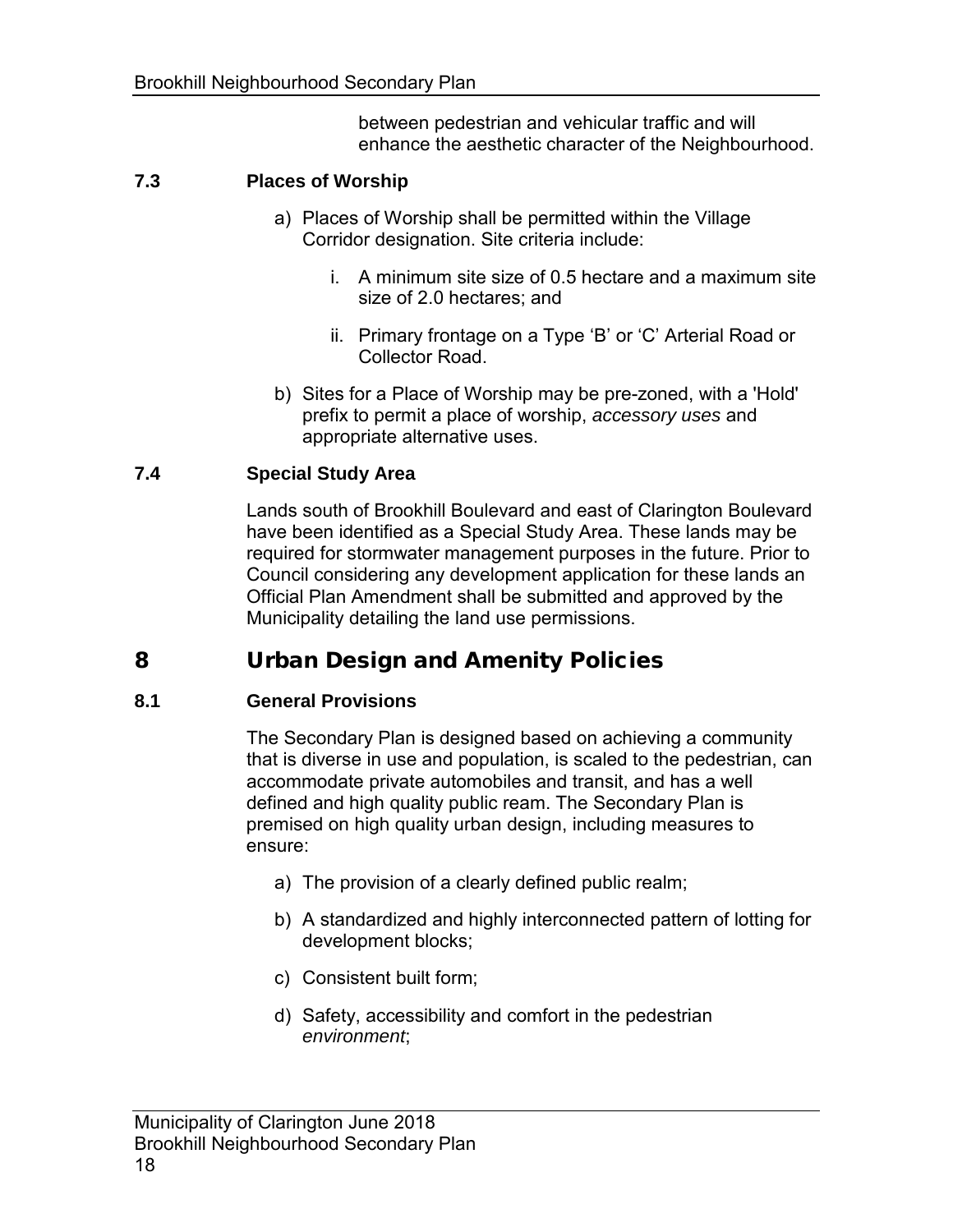- e) Support for bicycling lanes, routes and stands throughout the community;
- f) Achievement of an overall density within the community of at least 50 residents and employees per net hectare; and
- g) Support for transit services throughout the community.

#### **8.2 Public Realm**

 The public realm compromises public roads, lanes, open spaces/*parks*, natural heritage features and their associated *buffers*, stormwater management facilities, and the public use activity areas of other public lands and private development sites and buildings.

#### **8.2.1 Roads and Lanes**

- a) Roads and lanes will:
	- i. Provide access for vehicles, pedestrians and bicycles, opportunities for vistas and view corridors and pedestrian *amenity areas* and space for utilities and services;
	- including landscaping, that will ensure that the public realm is consistent in quality and design; and ii. Be subject to comprehensive *streetscape* requirements
	- iii. Be aligned to create a modified rectilinear grid pattern that defines development blocks and establishes a highly inter-connected and permeable network that maximizes accessibility and support for transit.

#### **8.2.2 Views and Focal Points**

- a) The preservation, enhancement and creation of significant views and focal points shall be encouraged by:
	- i. Preserving and enhancing views to natural features including woodlots, topographic features, water bodies and across open spaces;
	- ii. Providing opportunities for views of important public *natural heritage features* and other landmarks; and buildings, heritage buildings, open spaces and *parks*,
	- iii. Providing for sites that terminate road and view corridors.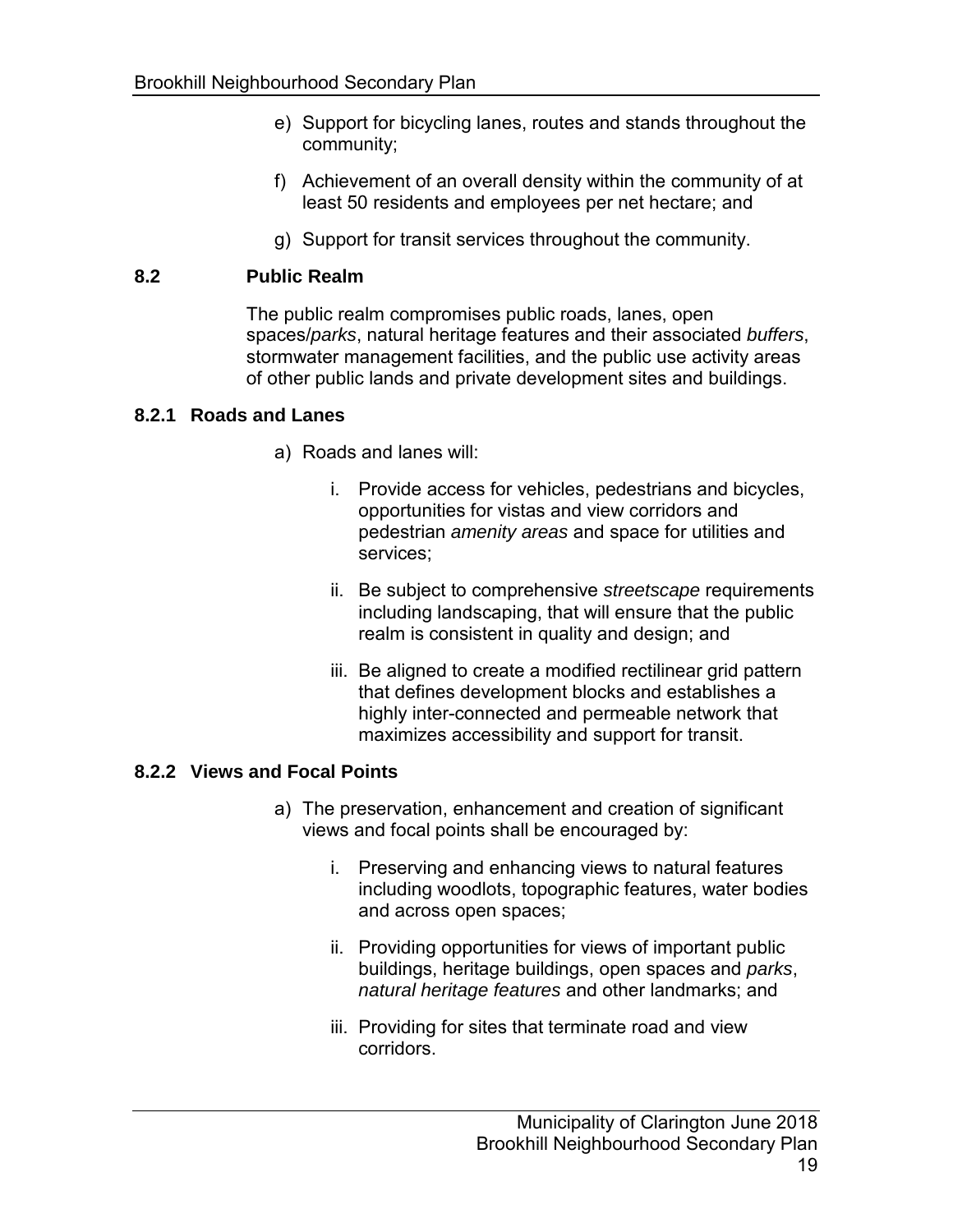- b) To recognize the importance of public and institutional buildings in the community and to enhance their status these buildings are encouraged:
	- i. To be located within the Village Corridor and the Neighbourhood Commons Areas;
	- ii. To be sited at the termination of a road or view corridor, or at road intersections, or on sites that enjoy prominence due to topographic and natural features;
	- iii. To be designed as special landmark buildings with high quality design, materials and finishes. The site should be well landscaped in recognition of their prominent locations and status as landmark buildings; and
	- the road edge to create a visually dominant feature in iv. To be located close to the road right-of-way to reinforce the community.

#### **8.2.3 Location of Buildings with Respect to Roads and Open Space**

- a) To reinforce the road, lane and block pattern established by this Secondary Plan, the following measures will be employed:
	- i. Buildings will be aligned parallel to a public road;
	- ii. Buildings will be located in proximity to the property line adjoining the public road;
	- iii. Buildings on corner sites will be sited and massed toward the intersection of the adjoining public roads;
	- iv. Siting and *massing* of buildings will provide a consistent relationship, continuity and enclosure to the public roads;
	- v. Siting and *massing* of buildings will contribute to and reinforce the comfort, safety, and amenity of the public roads;
	- vi. Buildings located *adjacent* to, or at the edge of *parks*  and open spaces, will provide opportunities for overlook onto the *parks* and open spaces;
	- vii. The *massing*, siting and scale of buildings located *adjacent* to, or along the edge of a *park* or open space will create a degree of enclosure or definition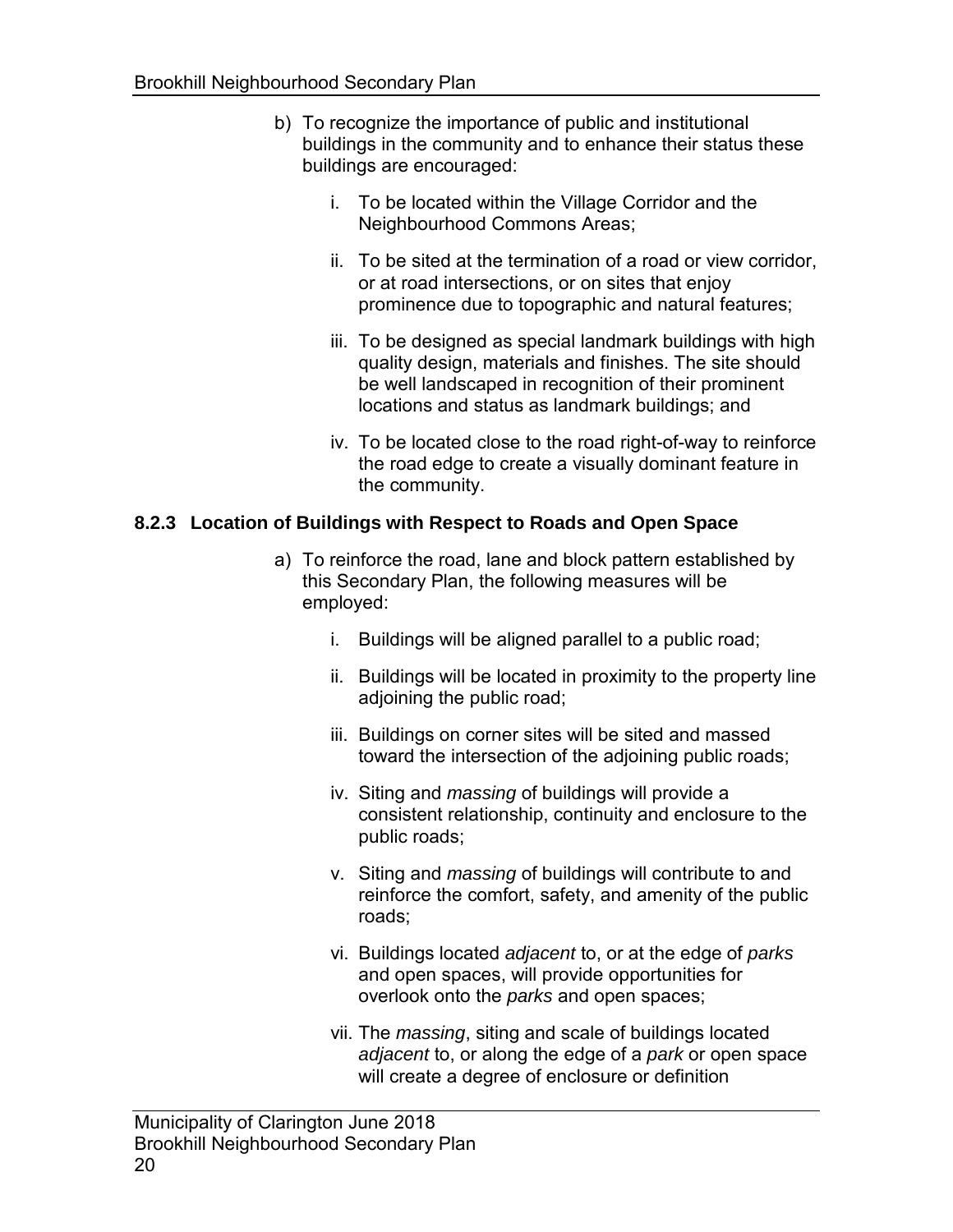appropriate to the type of *park* or open space they enclose; and

 viii.Buildings of significant public use or architectural merit may be sited to specifically differ from the surrounding urban fabric in order to emphasize their importance as landmarks.

#### **8.3 Private Sector Development**

#### **8.3.1 Development Blocks and Lots**

- a) All the available urban lands are to be subdivided into a series of development blocks and lots, defined by a modified rectilinear grid system or public roads and lanes.
- b) The size and configuration of each development block will:
	- i. Be appropriate for its intended use;
	- ii. Facilitate and promote pedestrian movement;
	- iii. Provide a sufficient number and, where appropriate, a range of building lots to achieve cost effective and efficient *development*.
- c) Each development *lot* in a block will:
	- i. Have frontage on a public road or lane; and
	- ii. Be of sufficient size and appropriate configuration to accommodate *development* that reflects the planning and urban design policies set out in this Secondary Plan and companion Demonstration Plan and Urban Design Guidelines.
- d) Notwithstanding the provisions of this Secondary Plan, development lots within either the Neighbourhood Commons Areas or Village Corridor designations, having substantial frontage on a Collector or Type B or C Arterial Road, may be permitted to have a second access to parking provided:
	- i. The *lot* contains a comprehensively designed *mixed use development*;
	- ii. The principal access to the required services areas on the *lot* is from a rear lane;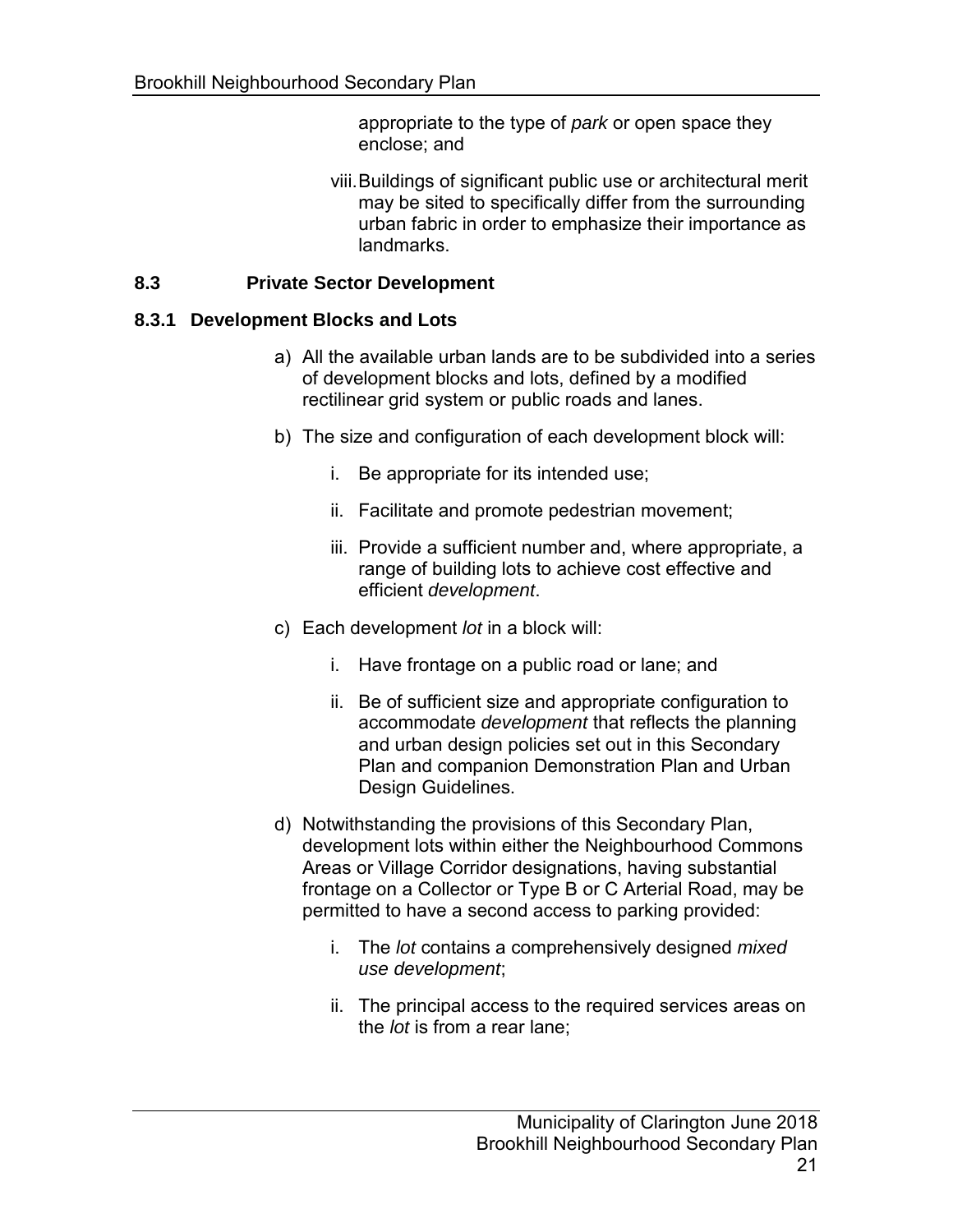- iii. The need for a second access to parking can be demonstrated to be necessary to facilitate the development pattern, but will not interfere with, or promote unsafe traffic and pedestrian movement; and
- iv. The development pattern is otherwise in conformity with the provisions of this Secondary Plan, the Demonstration Plan and Urban Design Guidelines.

#### **8.3.2 Built Form**

 a) Building compatibility – over time, new *development* will be compatible with adjacent and neighbouring development by ensuring that the siting and *massing* of new buildings does not particularity in regard to adequate privacy conditions for residential buildings and their outdoor *amenity areas*. result in undue adverse impacts on *adjacent* properties

 To ensure that building compatibility is achieved, the implementing zoning by-laws for this secondary plan will establish consistent relationships between buildings and their associated property limits.

 b) Location of Building Entrances – To support public transit and for reasons of public safety and convenience, primary entrances shall be clearly visible and located on a public road frontage or onto public open spaces.

 Access from sidewalks and public open space areas to primary building entrances shall be convenient and direct, with minimum changes in grade, and shall be generally accessible to people who are mobility challenged.

- c) Parking and Servicing- To minimize disruptions to the safety and attractiveness of the Types B and C Arterials and Collector Road, a system of rear lanes may provide the primary access for on-site parking and servicing functions.
- d) To enhance the quality and safety of the public roadscapes throughout the Secondary Plan Area, the construction of parking lots/structures which occupy significant proportions of the at-grade frontage of public roads shall not be permitted.
- e) To reduce the impact of surface parking and to provide at grade *amenity areas* the provision of structured parking shall be encouraged for higher density forms of *development* in the Village Corridor and Neighbourhood Commons Areas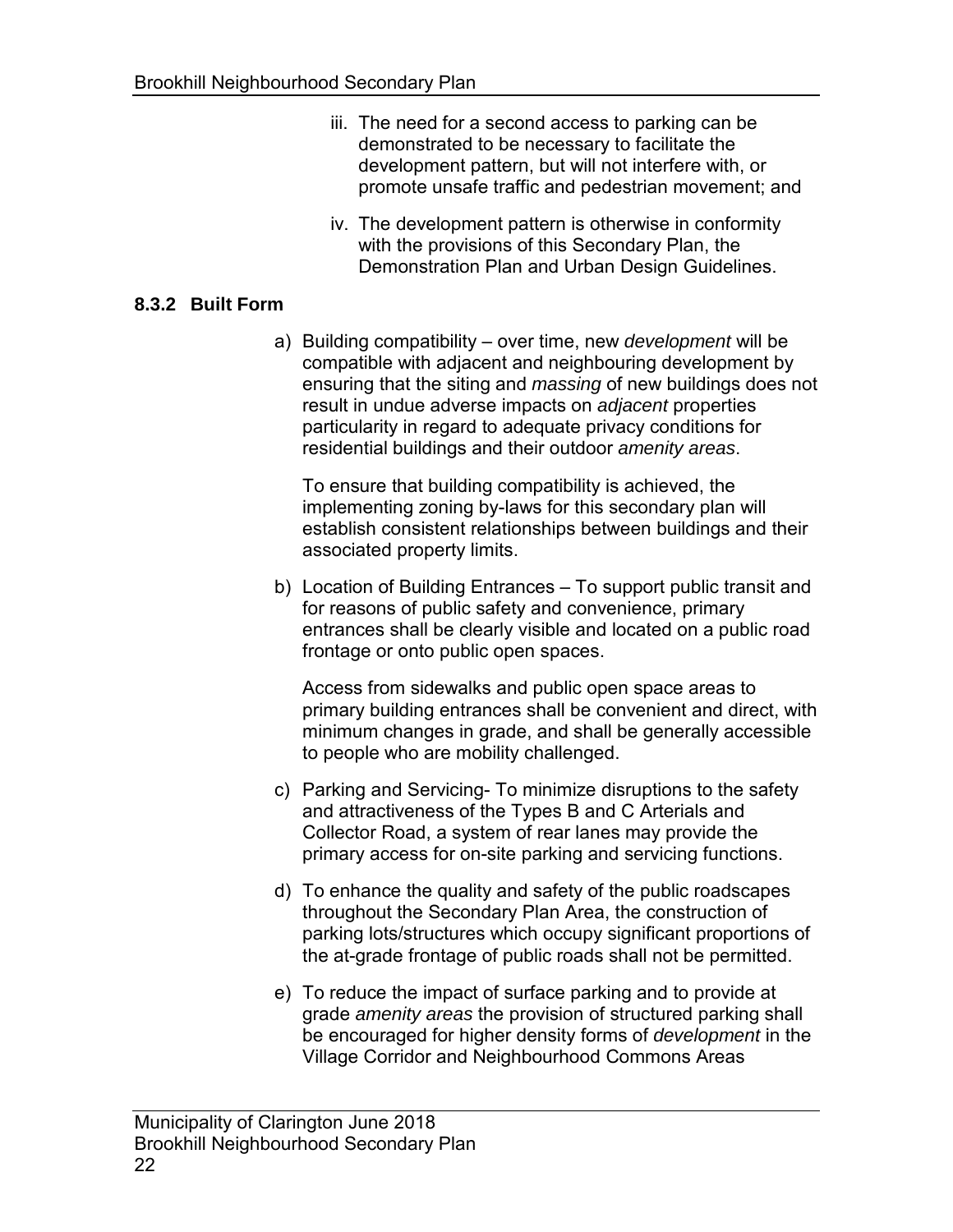designations. Where it is not feasible to locate parking in structures either below or above grade, parking should be located to the rear of the principle buildings and/or within the exterior side yard.

#### **8.3.3 Pedestrian Environment**

- a) Public Safety To promote safety and security in public places, including roads, *parks* and open space, schools, public transit routes and the public use activity areas of buildings, the following measures are necessary:
	- i. The design and siting of new buildings shall provide opportunities for visual overlook and ease of physical access to adjacent roads, *parks* and open spaces:
	- ii. Clear, unobstructed views to *parks* and open spaces shall be provided from the adjoining roads; and
	- iii. Appropriate lighting, visibility and opportunities for informal surveillance shall be provided for all walkways, parking lots, garages and outdoor *amenity areas*.
- b) Pedestrian Circulation To ensure ease of access for the pedestrian and the enjoyment of public roads and other outdoor spaces, the following measures are necessary:
	- i. Public-oriented spaces and activity areas, including entrances, terraces and porches, will be oriented toward public roads;
	- ii. Provision of a consistent level of landscape design, incorporating such elements as appropriate paving, planting, fencing, street furniture, lighting, and signage; and
	- iii. Avoiding the location of building ventilation systems in pedestrian areas.
- identified conceptually on the Greenlands and Open Space c) Trail System - The highly interconnected trails system is Plan.
	- i. The trails system includes trails within natural features, stormwater management facilities, open spaces and *parks* and the road system - sidewalks and bicycle paths;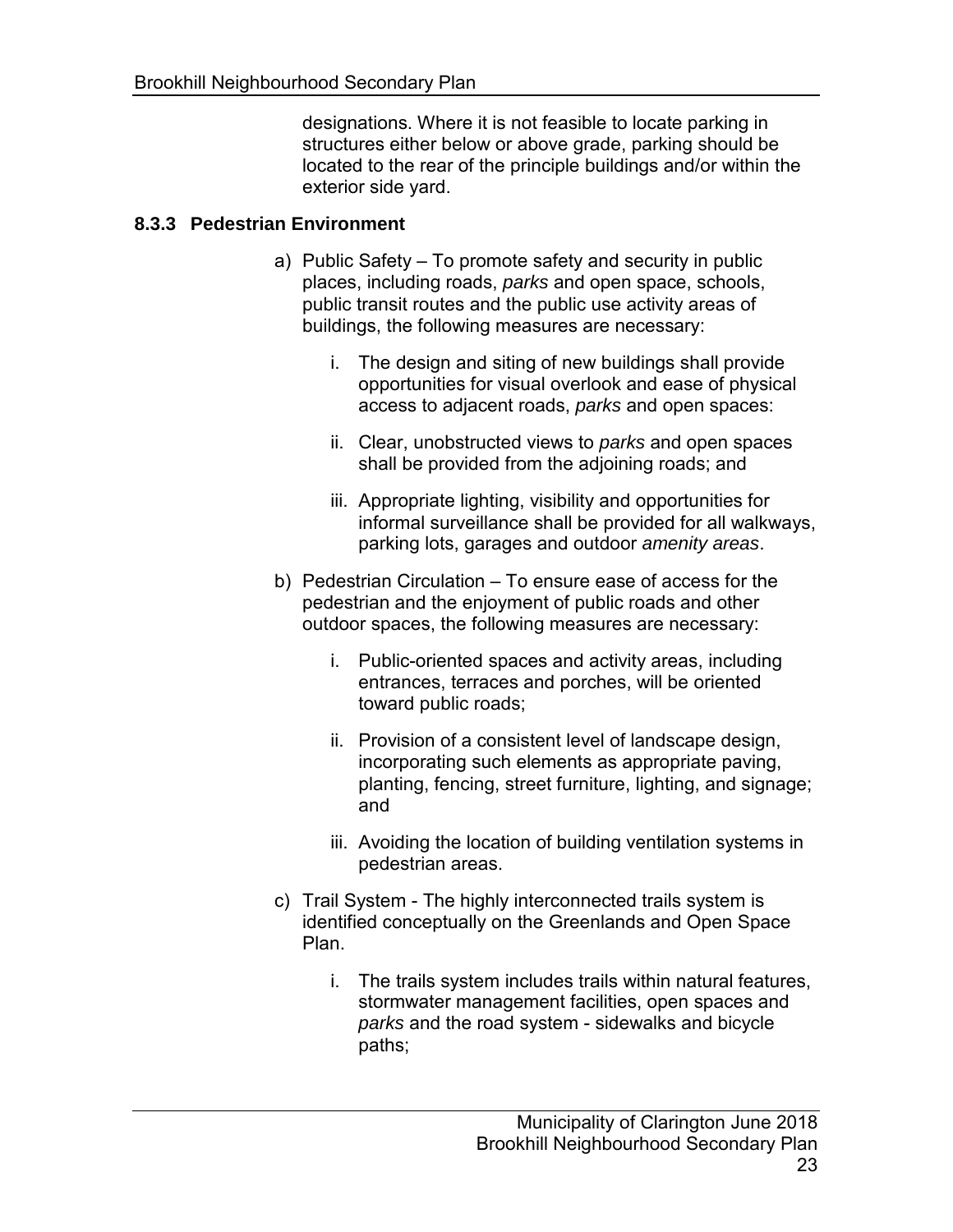- ii. Trail design and type will be based on each site's sensitivity in order to minimize environmental impacts and will be designed to accommodate a range of users and abilities; and
- iii. Trails located in proximity to sensitive natural features, or *adjacent* to stormwater management facilities should incorporate interpretive signage at various locations to promote stewardship initiatives that will protect and enhance the features and functions of the natural *environment*.

#### **8.3.4 Natural Heritage Features**

- a) *Significant natural heritage features* within the Secondary Plan Area shall be protected and integrated into the community greenlands system.
- accessible from the abutting roads. b) *Natural heritage features* should be physically and visually
- c) Preservation of existing vegetation is encouraged. Where necessary, indigenous and ecologically complementary plantings should be encouraged, in keeping with Naturalization/Remediation Plan.

## 9 Transportation Policies

- 9.1 The transportation network in the Brookhill Secondary Planning Area shall be developed in accordance with Map A and provisions and standards established through this Secondary Plan, the Demonstration Plan and Urban Design Guidelines. It shall include public roads, public rear lanes, transit, and bicycle and pedestrian routes and facilities.
- 9.2 Road classifications and right-of-way requirements shall be consistent with Appendix I and the design details shall be confirmed through the required Internal Traffic Study.
- 9.3 Minor revisions to transportation routes to incorporate design features such as streetscaping and bikeways may be made without further amendment to this Secondary Plan, provided that the principles of permeability and inter-connectivity are maintained to the satisfaction of the Municipality.

#### **9.4 Road Network Polices**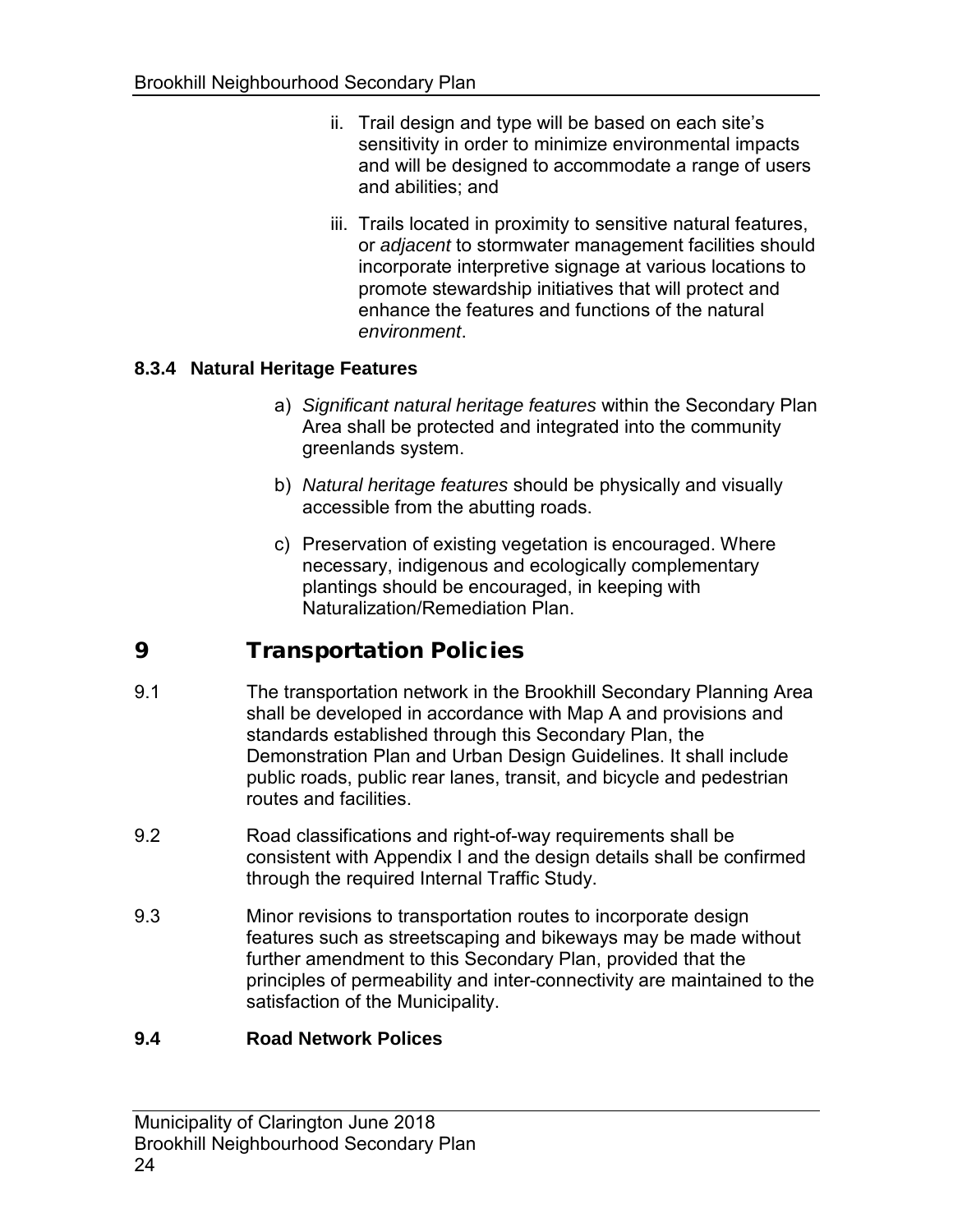- 9.4.1 Regional Road 57 bisects the Secondary Plan area. It will become part of a key component of the transit system for the area, linking it to the rest of the Municipality of Clarington. The Municipality supports the ultimate function and design for this road and the broader Region, as an urban arterial.
- 9.4.2 The Municipality shall encourage the Regional Municipality of Durham to pursue road designs for Regional Road 57 that implement the "Green Corridor" concept and balance functional requirements with the objectives of this Secondary Plan in regard to roads as a significant element of the public realm and shall include the provision of sidewalks and bicycle lanes on both sides of the right-of-way, in accordance with the recommendations of the Demonstration Plan and Urban Design Guidelines.
- 9.4.3 No *development* shall be permitted individual direct access to Regional Road 57.
- 9.4.4 The proposed system of Arterial and Collector Roads are shown on Map A. The design requirements for these roads are identified Demonstration Plan and the Urban Design Guidelines and may be further refined through the Functional Servicing Study and Internal Traffic Study.
- 9.4.5 The alignment of the Longworth Avenue extension as shown on Map A is approximated and will be determined through detailed planning to determine the appropriate intersection point at Regional Road 57, the appropriate crossing of the Brookhill Tributary and the appropriate setback from the environmentally sensitive lands to the north, west of Green Road. Any resulting modification to the alignment of Longworth Avenue extension shall not require an amendment to the Official Plan or Secondary Plan.
- Appendix 2. This pattern is conceptual only, and has no formal status, other than it demonstrates the key principles of permeability and inter- connectivity. Changes to the identified Local Road pattern shall not require any further amendment to this Secondary Plan, provided that the principles of permeability and inter-connectivity are achieved to the satisfaction of the 9.4.6 The Local Road pattern is identified on The Demonstration Plan included in Municipality.
- 9.4.7 The Collector and Local road system shall be designed to encourage external traffic to utilize arterial roads to access the Bowmanville West Town Centre. The design of all roads within plans of subdivision shall implement the recommendations of the required Internal Traffic Study, including recommendations for traffic calming measures.

#### **9.5 Public Rear Lanes**

 9.5.1 Public rear lanes shall be used on a limited basis to access a private garage or parking space and to promote through traffic movements on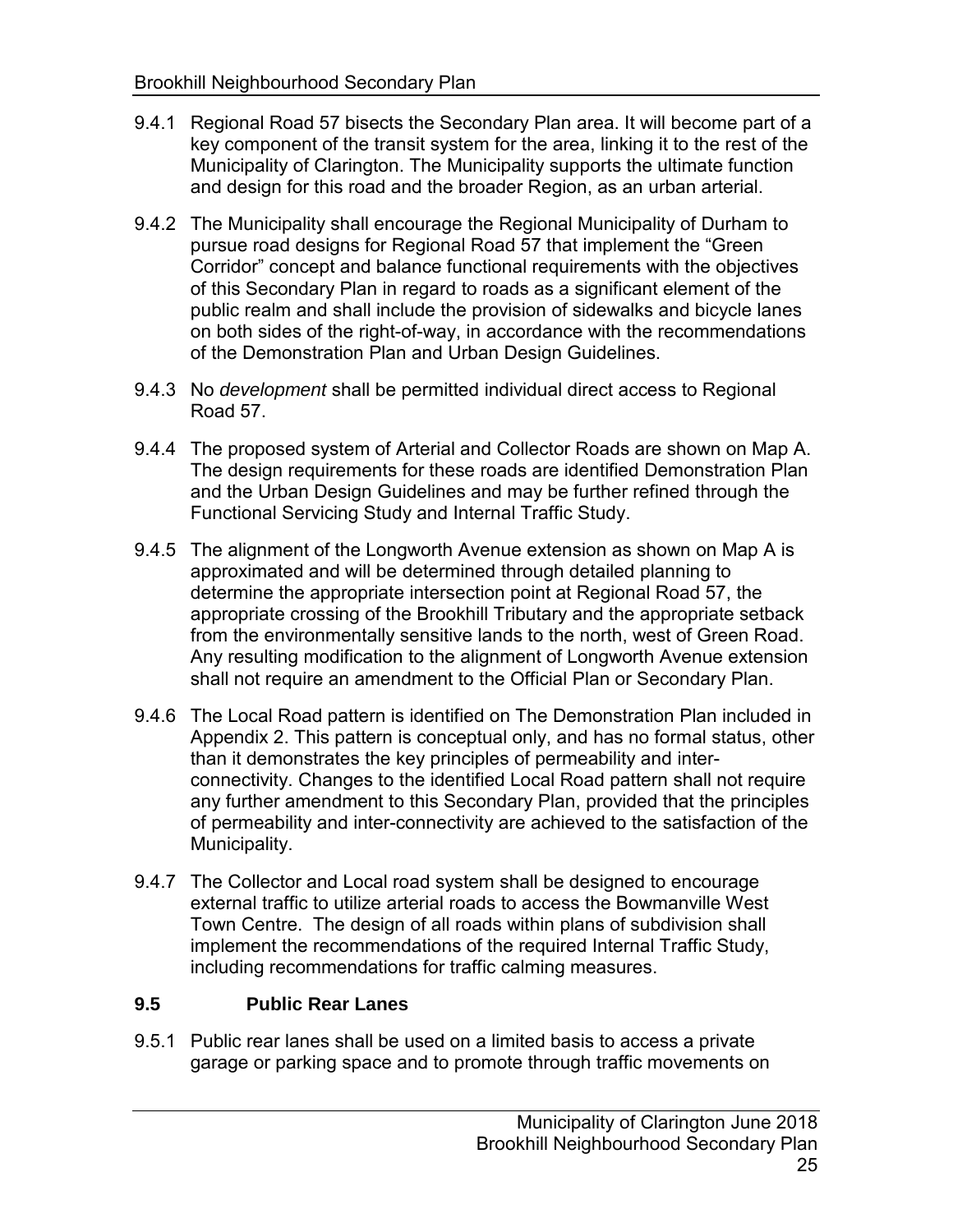Arterial and Collector Roads, where individual direct access is limited. Public rear lanes may also be used for access to units with front doors facing on a Neighbourhood Common Square.

- 9.5.2 Public rear lanes shall be designed to have a right-of-way width of 8.5 metres.
- 9.5.3 Public utilities may be located within public rear lanes subject to functional and design standards established by the Municipality.

### **9.6 Public Transit**

- 9.6.1 The Municipality, in conjunction with the Regional Municipality of Durham shall endeavour to implement a public transportation system that connects the Secondary Planning Area with adjacent residential and commercial areas.
- 9.6.2 Transit routes shall serve and link the Neighbourhood Commons Areas with the Village Corridor. A transit stop at the center of each Neighbourhood is encouraged so as to be within 400 metres of most households within a neighbourhood.
- 9.6.3 To facilitate the development of a transit supportive urban structure, the following measures shall be reflected in *development* proposals, including the subdivision of land:
	- i. Provision of a local road pattern and related pedestrian routes that provide for direct pedestrian access to transit routes and stops;
	- ii. Provision for transit stops and incorporation of bus-bays where appropriate into road design requirements; and
	- iii. Transit waiting areas incorporated into buildings located adjacent to transit stops.

### **9.7 Pedestrian and Bicycle Path System**

 9.7.1 The pedestrian and bicycle trail system identified on Map B is an essential part of the Municipality's integrated sustainable transportation network. The pedestrian and bicycle path system serves the Secondary Planning Area but links with other pathway systems in the Municipality. The pedestrian and bicycle path system serves the Secondary Planning Area but links with other pathway systems in the Municipality. These shall be developed in accordance with the conceptual trails network identified in the Demonstration Plan and Urban Design Guidelines (Appendix II).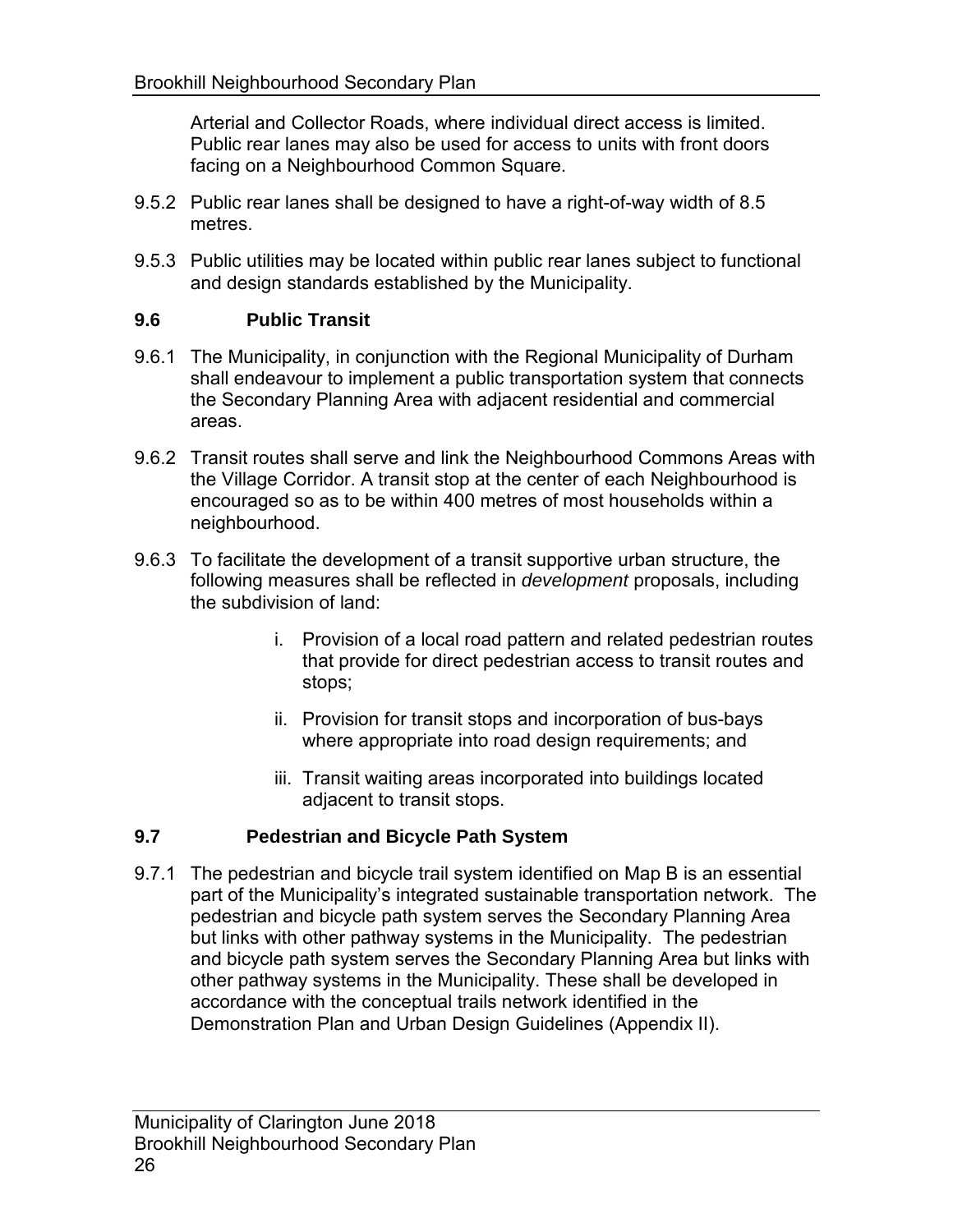- 9.7.2 The Municipality shall require that the recreational trail system along the Brookhill Tributary and accessing the Bowmanville Creek Valley Trail to be constructed as a condition of draft approval for any plan of subdivision, or site plan approval which includes, or is *adjacent* to, the Brookhill Tributary lands, or through appropriate cost-sharing arrangements between landowners.
- 9.7.3 The Municipality may require trail corridors to be dedicated for public purposes as a condition of draft approval for a plan of subdivision.

#### **9.8 Parking**

- 9.8.1 On-street parking will be encouraged at appropriate locations on all roads, with the exception of Type A and Type B Arterials in order to provide for anticipated parking needs and to assist in calming traffic movement and thereby enhancing pedestrian safety.
- 9.8.2 Off-street parking for all uses shall be required and shall be provided on-site in accordance with the provisions of the implementing zoning by-law.
- 9.8.3 Subject to the findings and recommendations of an Internal Traffic Study, on-street parking may be approved at certain locations for specified times of the day to satisfy a portion of the parking requirements of adjacent nonresidential development.

### 10 Municipal Services

- 10.1 All new *development* within the Secondary Planning area shall proceed on the basis of the sequential extension of full municipal services in accordance with the municipal capital works program.
- 10.2 The Municipality will work with the landowners and the Regional Municipality of Durham to develop a plan for the phasing of extensions to the existing services within the Brookhill Secondary Plan Area. A phasing plan shall be prepared as part of the Functional Servicing Plan by development proponents at the time an application for draft plan of subdivision is submitted.
- 10.3 The location of Stormwater Management Facilities is shown on Map A of the Secondary Plan. The approximate size and locations have been determined through the Brookhill Subwatershed Plan. The exact location and size will be determined through the Functional Servicing Study and in accordance with Section 20 of the Official Plan. Stormwater facilities shall be constructed in accordance with the provisions of the Demonstration Plan and Urban Design Guidelines (Appendix II) to this Secondary Plan.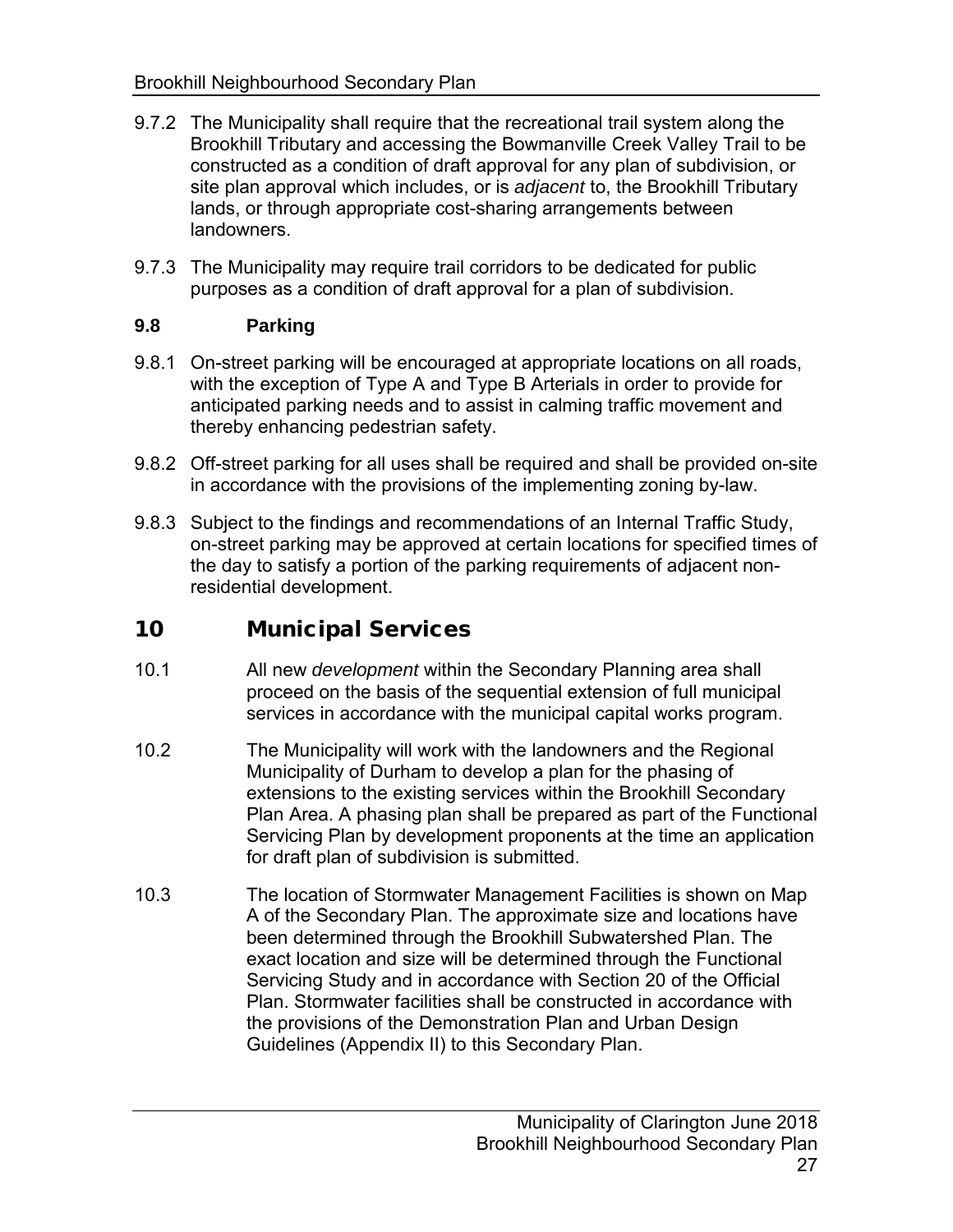The design of such facilities shall be based on the following considerations:

- i. Stormwater will be considered as a resource, not a *waste*  product;
- ii. Stormwater facilities will be designed to maintain environmental and *ecological integrity*, and to provide a net benefit to the *environment*;
- iii. Where existing streams are within the Environmental Protection Area designation, they are to be retained in naturalized, open channels in accordance with natural channel design principles; and
- iv. Stormwater facilities will be designed to provide community amenities.

## 11 Implementation

### **11.1 General**

- a) This Secondary Plan shall be implemented in accordance with the provisions of the Planning Act, other applicable Provincial legislation, and the provisions of the Municipality of Clarington Official Plan.
- b) Approval of development applications shall be conditional upon commitments from the appropriate authorities and the proponents of development to the timing and funding of the recreation facilities. These works shall be provided for in the subdivision and site plan agreements. Phasing of the *development*, based on the completion of the external road works, may be required by the Municipality of Clarington. required road and transportation facilities, *parks* and
- c) Approval of development applications shall also be conditional upon commitments from the appropriate authorities and the proponents of development to the timing and funding of required stormwater management, sanitary sewer and water supply facilities. These works shall be provided for in subdivision and site plan agreements. Phasing of *development*, based on the completion of external sewer and water services, may be implemented if required by the Municipality of Clarington.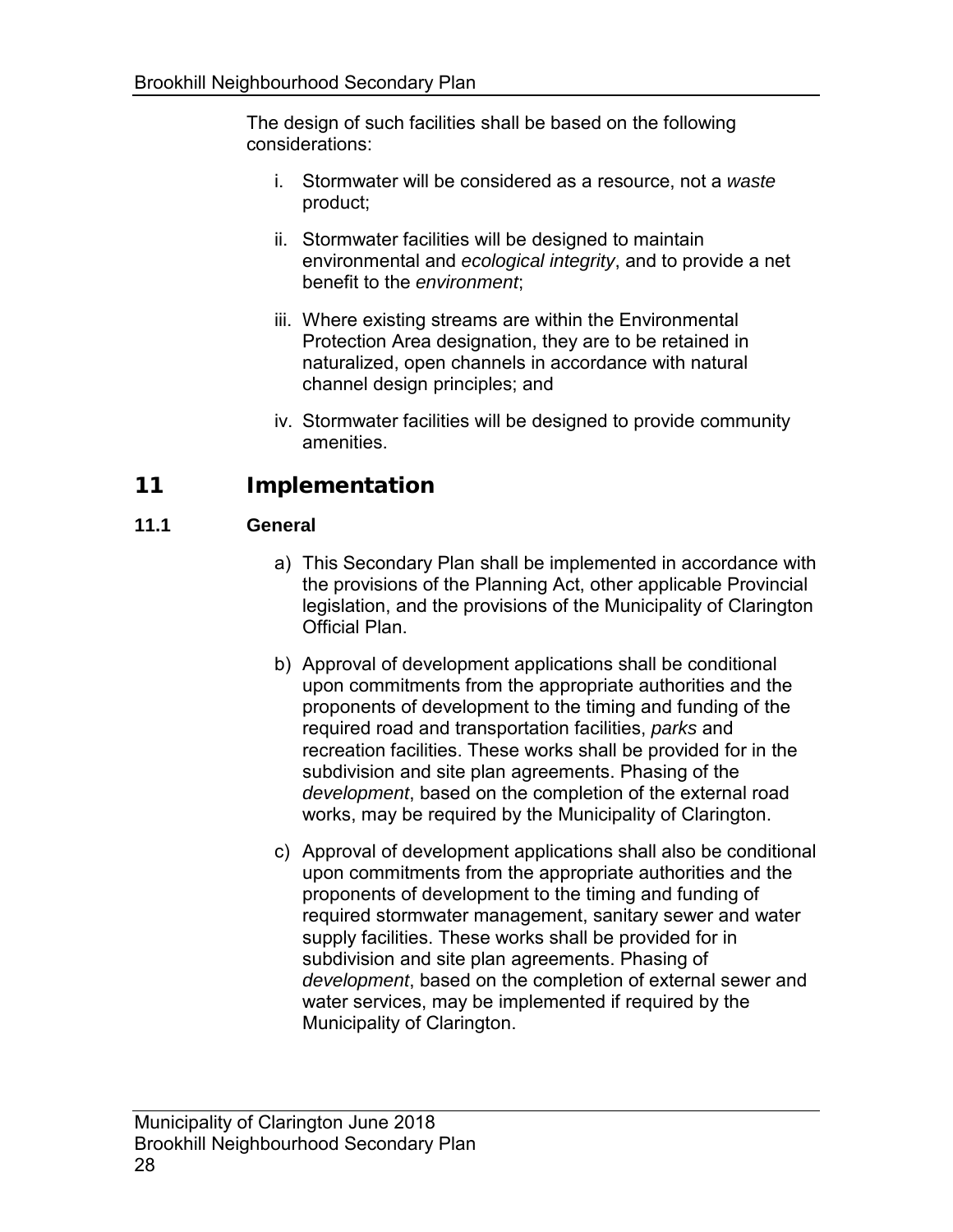of energy and water and to promote *waste* reduction. An Energy Conservation and Sustainability Plan will be prepared by development proponents to outline the specific commitments for sustainability. d) *Development* within the Secondary Plan Area shall be consistent with programs intended to reduce the consumption

#### **11.2 Capital Works**

- a) The capital works program for Brookhill is generally outlined through the Development Charges Background Study as amended from time to time. Specific timing of works may vary depending on the rate of growth and the Municipality's ability to incorporate required works in its capital budget and forecast.
- b) Prior to the approval of any *development*, the Municipality of Clarington shall be satisfied as to the availability of water supply and sewer capacity to accommodate the said *development*.
- c) Prior to the registration of any phase of a draft plan of subdivision:
	- i. The Municipality shall have approved any necessary capital works for that phase of *development* in its capital budget;
	- ii. The owner shall have entered into a Subdivision Agreement with the Municipality of Clarington that will identify among other things, the capital expenditures associated with servicing the lands.
- d) Prior to any development approvals, an assessment of *infrastructure* cost requirements to accommodate the Secondary Plan development including *development* phasing, and timing shall be undertaken to the satisfaction of the Municipality of Clarington.

#### **11.3 Required Studies**

- 11.3.1 General
- a) This Secondary Plan identifies the following studies, plans, and assessments that may need to be completed to the satisfaction of the Municipality of Clarington and any agency have jurisdiction, prior to the approval of development applications within parts of, or the entire, Secondary Plan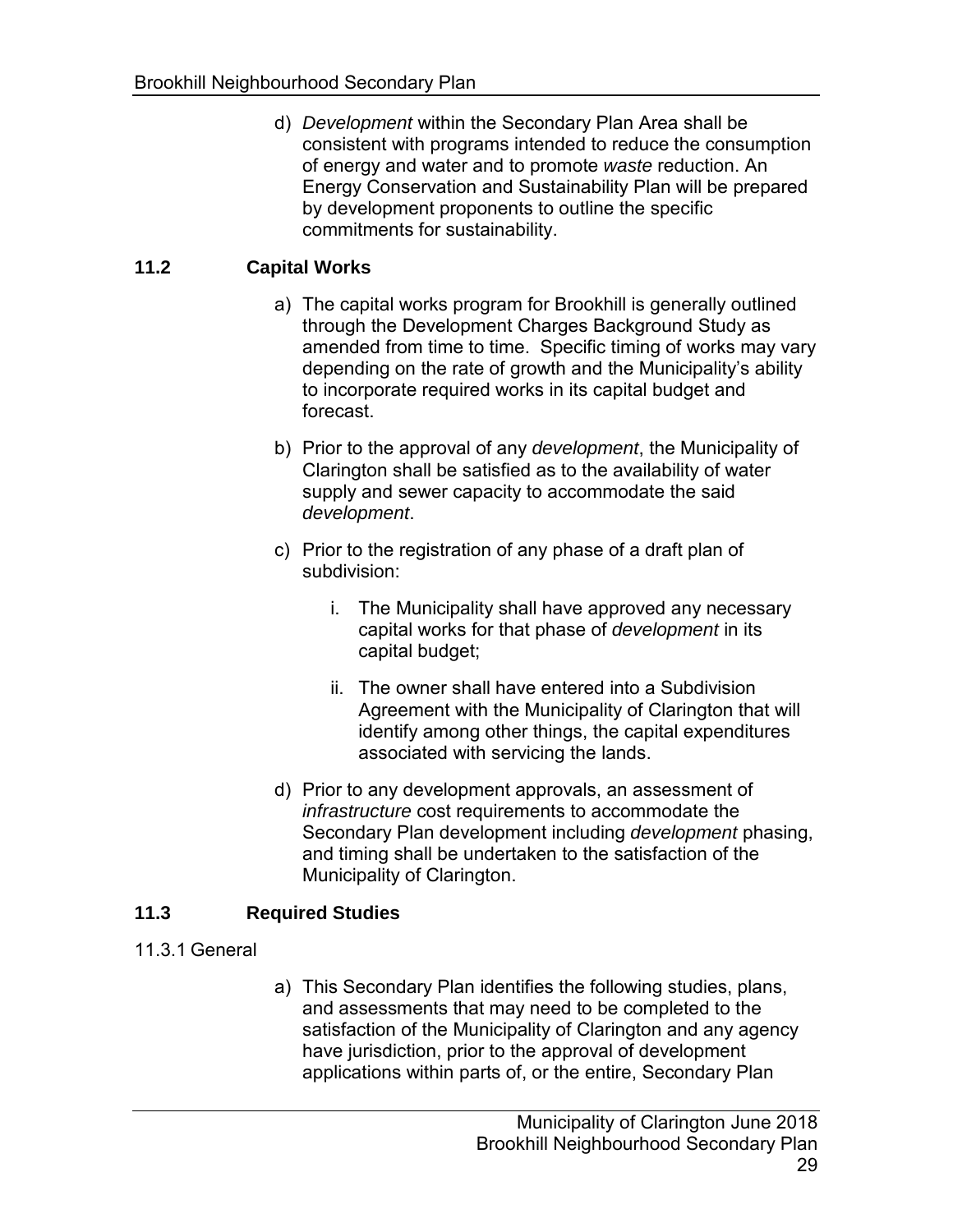Area. The Municipality shall determine the need for the following studies, plans and assessments, and when in the approvals process they may be required on an application-byapplication basis:

- i. Stormwater Management Implementation Plan;
- ii. Functional Servicing Plans;
- iii. Environmental Impact Studies;
- iv. Environmental Site Assessment (ESA) and Record of Site Condition;
- v. Archaeological Surveys/Assessments;
- vi. Tree Inventory and Tree Preservation Plan;
- vii. Noise Assessment(s);
- viii.Internal Traffic Impact Study;
- ix. Traffic Impact Study;
- x. Energy Conservation and Sustainability Plan;
- xi. Landscaping Plan;
- xii. Brookhill Tributary Naturalization/Remediation Plan;
- xiii.Community Theme and Urban Design Implementation Plan; and
- xiv.Architectural Guidelines.

 Additional study requirements may be identified by the Municipality as *development* within the Secondary Plan Area proceeds.

11.3.2 Community Theme and Urban Design Implementation Plan

 Prior to the approval of a *development* in the Brookhill Neighbourhood a Community Theme and Urban Design Implementation Plan shall be prepared to confirm and control the addition to other matters, the Community Theme and Urban Design Implementation Plan shall include design concepts for community theming including gateway treatment, landscape treatment including the "green corridor" treatment for Regional Road 57, light fixture standards, fencing details, sidewalk details and related design issues intended pattern of *development* within the Neighbourhood. In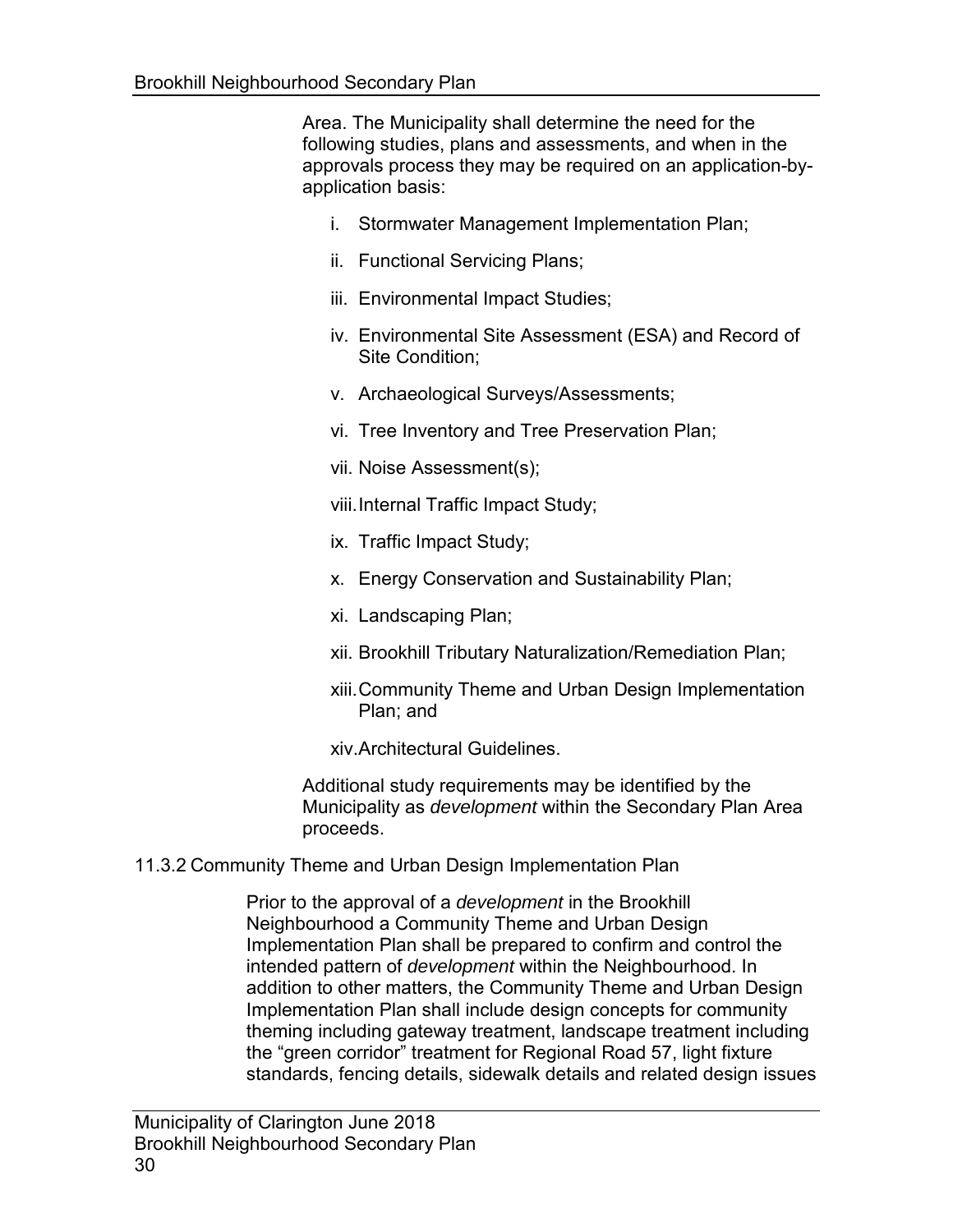that provide for overall community theme including the proposed network of roads, transit, pedestrian and bicycle routes.

11.3.3 Architectural Guidelines

 It is the intent of the Plan to create an identifiable character for the Brookhill Community. Architectural Guidelines shall be prepared for the Brookhill Secondary Plan Area.

- a) All *development* within each Neighbourhood shall be subject to urban design and architectural guidelines;
- b) Provision for compliance with the guidelines shall be incorporated into all subdivision, site plan or similar development agreements;
- c) A program to ensure compliance with the guidelines shall be established among the landowners group and the Municipality shall be required prior to the issuance of building permits; and shall ensure integration with other required planning approvals. Confirmation of compliance with the guidelines
- d) Such guidelines may be reviewed and amended from time to time provided that any amendments shall conform to the principles and policies of this Secondary Plan and the Demonstration and Urban Design Guidelines (Appendix II) and shall be prepared to the satisfaction of the Municipality of Clarington; and
- e) It is the intent of this Secondary Plan to achieve the agreement of all public agencies involved in any aspect of *development* in the Secondary Plan Area, to comply with the policies of this Secondary Plan, the regulations in the Zoning By-law, and the Demonstration Plan and Urban Design Guidelines (Appendix II) in order to achieve the goal, objectives, principles and policies of this Secondary Plan.

#### **11.4 Future Development Area**

 land uses that will come into effect after a further amendment to this Plan and subsequent to a comprehensive review of the Clarington Official Plan. Until such time, only the Environmental Protection Area and the Separate Elementary School designations are in force and effect. All other land uses are subject to the Future Urban Residential designation and policies of the Clarington Official Plan. The lands identified as Future Development Area include proposed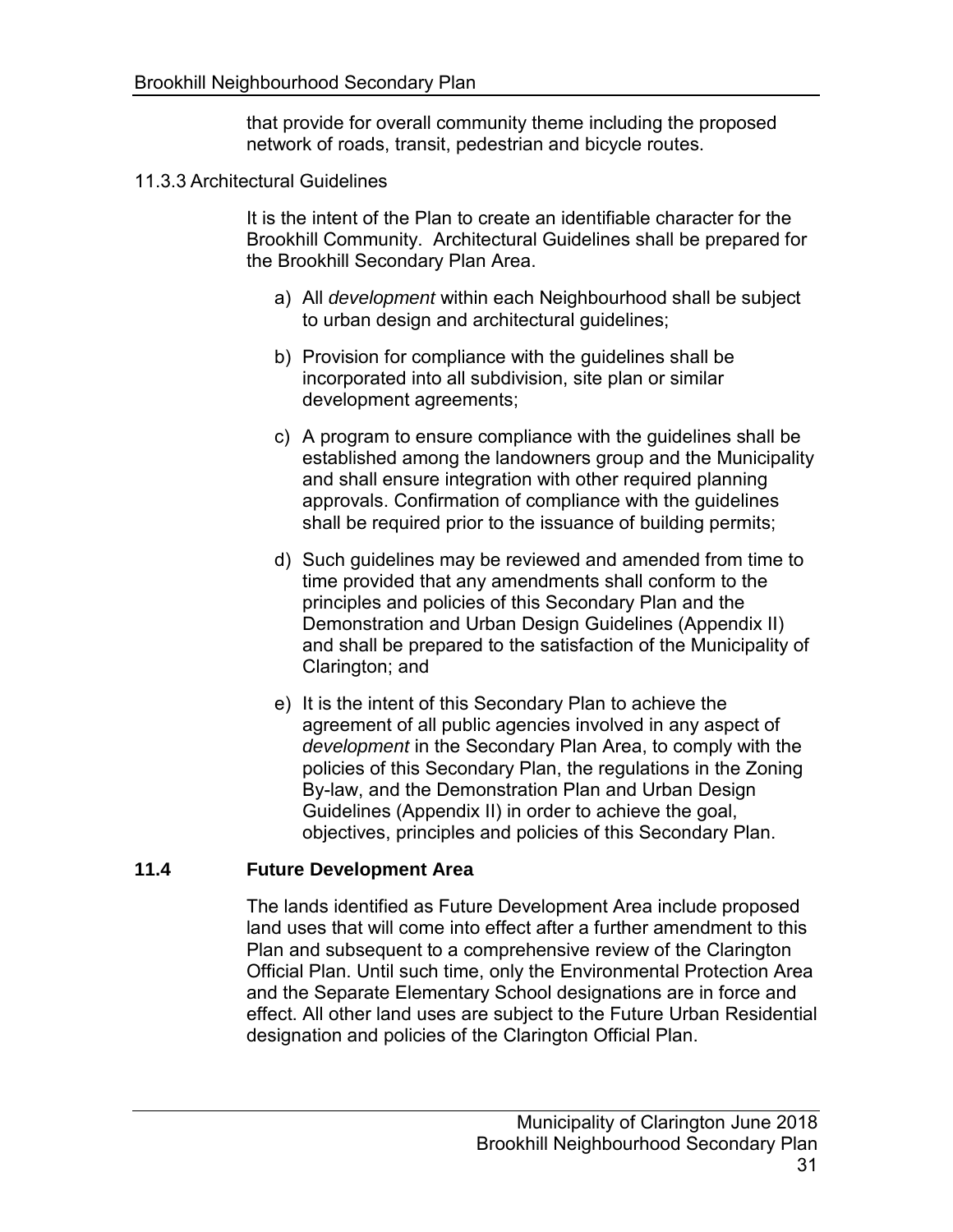#### **11.5 Pre-submission Consultation**

 Pre-submission consultation provides the opportunity to ensure that all necessary information is available at the time of the application submission as necessary to properly assess the application and determine that it is complete for the purposes of the Planning Act. The following outlines the pre-submission consultation and complete application policies:

- a) Prior to the submission of a complete application for an Official Plan Amendment, Zoning By-Law Amendment, Draft Plan of Subdivision, Draft Plan of Condominium, or Site Plan, the applicant shall consult with the Municipality in accordance with this Plan and the Municipality's Pre-consultation By-law.
- b) Pre-consultation meetings shall be held with the Municipality and any other government, public authority and/or external agency as deemed appropriate by the Municipality.
- c) Any application for an Official Plan Amendment, Zoning By- Law Amendment, Draft Plan of Subdivision, Draft Plan of Condominium, or Site Plan will require the applicant to:
	- submission requirements of the Planning Act; i. comply with the statutory complete application
	- ii. include a fully completed application form with all submission requirements and supporting documentation; and,
	- iii. include the prescribed application fees.
- d) Any application for an Official Plan Amendment, Zoning By- Law Amendment, Draft Plan of Subdivision, Draft Plan of Condominium, or Site Plan by the applicant shall be deemed to be a complete application once all required studies, reports and information outlined in Section 11.3.1 are prepared and provided by the proponent. Studies, reports and information outlined in Section 11.3.1 as necessary for the proper evaluation of a complete application will be determined by the Municipality in consultation with the applicant, any other government, public authority and/or external agency as deemed necessary by the Municipality. Any studies not required or required as a condition of approval will be indicated in writing after pre-submission consultation.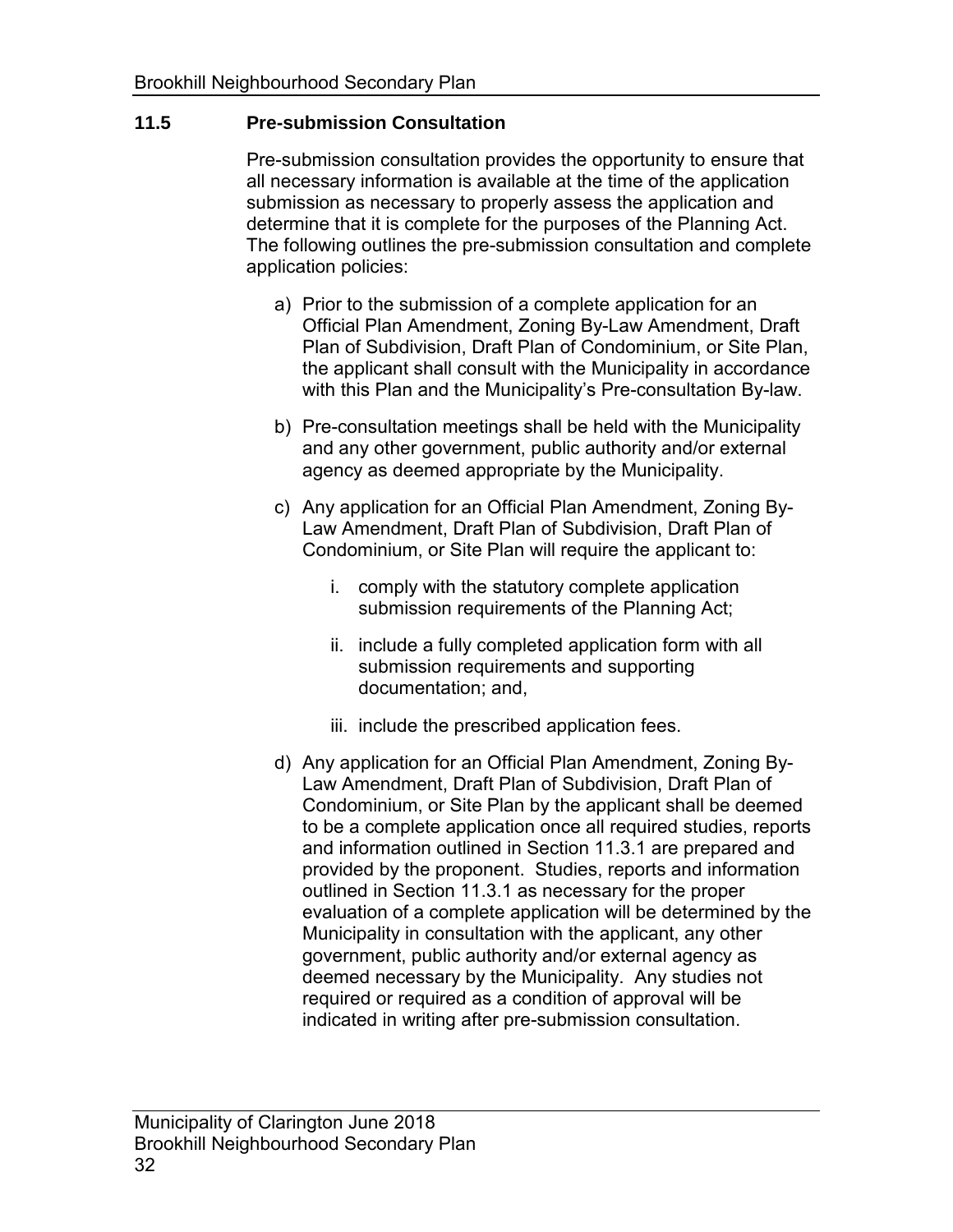- e) In addition to the studies, reports and information specified during the pre-consultation process, the proponent shall be required to submit any other studies and reports relevant and necessary to the evaluation of the particular applications as the applicant, and any other government, public authority and/or external agency. deemed appropriate by the Municipality in consultation with
- f) Any studies or reports and information shall be prepared in accordance with any standards or specifications applicable within the Municipality or the Regional Municipality of Durham, and may at the Municipality's discretion, require a peer review by a qualified consultant retained by the Municipality at the applicant's expense.
- g) In all instances the scope, timing and number of studies, reports and information required for the submission of a with the scope and complexity of the application. For applications that may be considered simple or minor in nature, little, if any, additional information may be required. complete application should be appropriate and in keeping
- h) Council or its designate may refuse to accept or further consider an application until a complete application has been prepared.

#### **11.6 Site Plan Control**

 Site Plan Control is a key mechanism to implement the urban design policies of this Plan. In addition to the matters identified in Section 23.8 of the Official Plan, the following policies apply to the Secondary Planning Area:

 Coloured elevation drawings showing plan, elevation and cross section views may be required for all proposed non-residential development and adjacent buildings and all residential development containing greater 24 residential units.

 In addition the other matters referred to in subsection 41 (4), plans submitted for approval shall include:

- a) Exterior designs, including but not limited to, character, scale, appearance and design features of the building and their sustainable designs including energy efficiency; and
- b) Sustainable design elements on any adjoining public street, including without limitation trees, shrubs, hedges, plantings or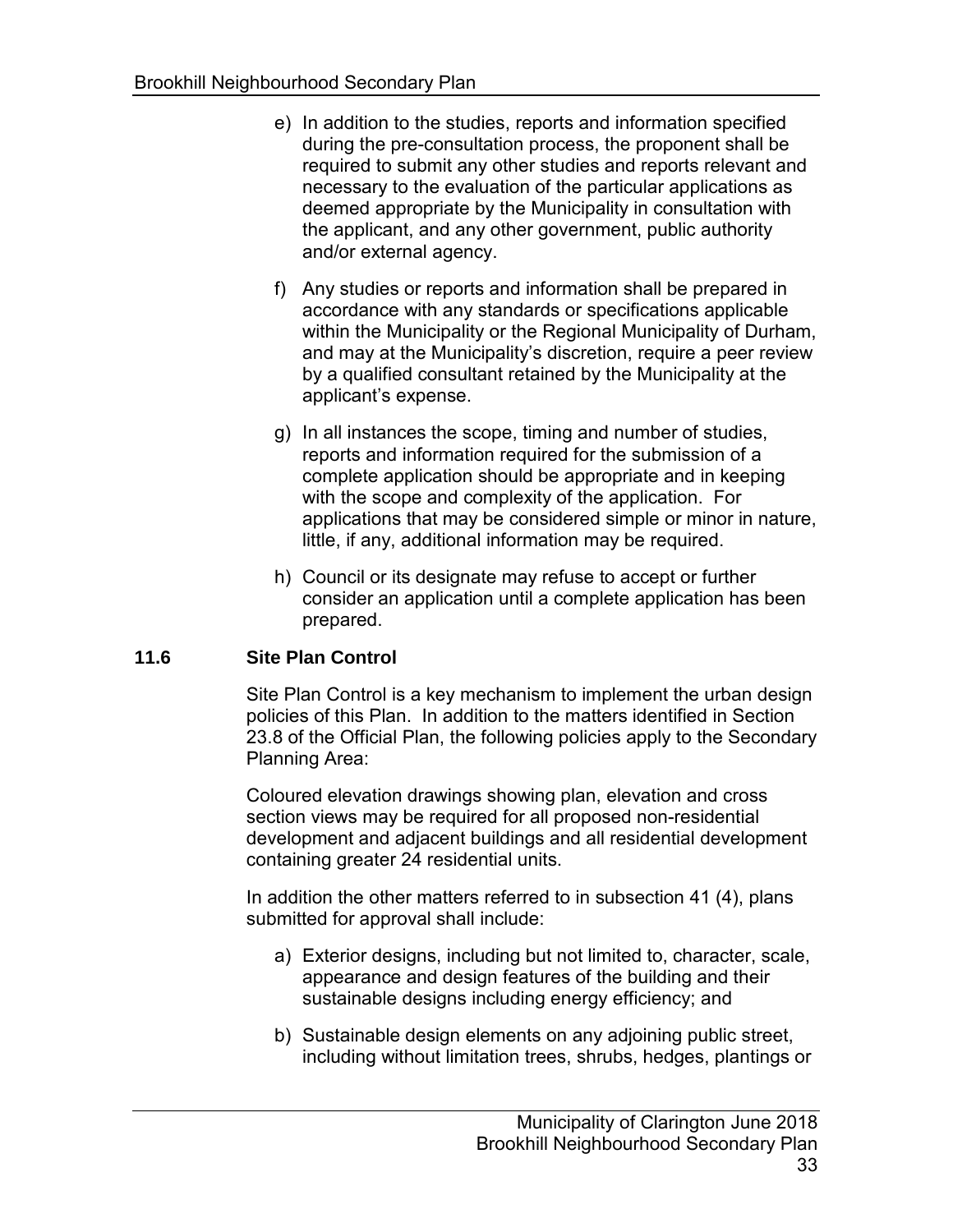other ground cover, street furniture, curb ramps, *waste* and recycling receptacles and bicycle parking.

### 12 Interpretation

- 12.1 It is intended that the Brookhill Secondary Plan Area be developed in accordance with the policies of this Secondary Plan and the Official Plan of the Municipality of Clarington. Where there is a conflict between the principles, objectives and/or policies, the policies of this Secondary Plan and the Official Plan of the Municipality of Clarington, the principles, objectives and/or policies of this Secondary Plan shall prevail.
- 12.2 Inherent to the Brookhill Secondary Plan is the principle of flexibility, provided that the general intent and structure of the Plan are maintained to the satisfaction of the Municipality. As such, it is the intent of the Municipality to permit some flexibility in the interpretation of the policies, regulations and numerical requirements of this Secondary Plan except where this Secondary Plan is explicitly intended to be prescriptive. A Demonstration Plan and Urban Design Guidelines are contained in Appendix II. The Urban Design Guidelines provide design principles and specific guidelines for both the public and private sectors. They indicate the Municipality of Clarington's expectations with respect to the character, quality and form of *development* in the Brookhill Community. The Demonstration Plan illustrates the planning principles that are inherent to the Secondary Plan. It is one example of how the Secondary Plan might be implemented within the Secondary Plan Area. The Urban Design Guidelines and Demonstration Plan itself have no formal status and do not require any formal amendment process to implement an alternative design solution, or solutions at any time in the future.
- approximate except where they meet with roads, river valleys or other clearly defined physical features. Where the general intent of this Secondary Plan is maintained, to the satisfaction of the Municipality, minor boundary adjustments will not require an Amendment to this Secondary Plan. 12.3 The boundaries between land use designations are to be considered
- 12.4 *Development* within the Brookhill Secondary Plan Area will be guided by a detailed series of policies, regulations and guidelines that will create a livable and diverse community that is sympathetic to the environmental context. The Demonstration Plan and Urban Design Guidelines (Appendix II) provide the foundation for the *development*  of the Brookhill Secondary Plan Area and the basis for the policy framework of this Secondary Plan.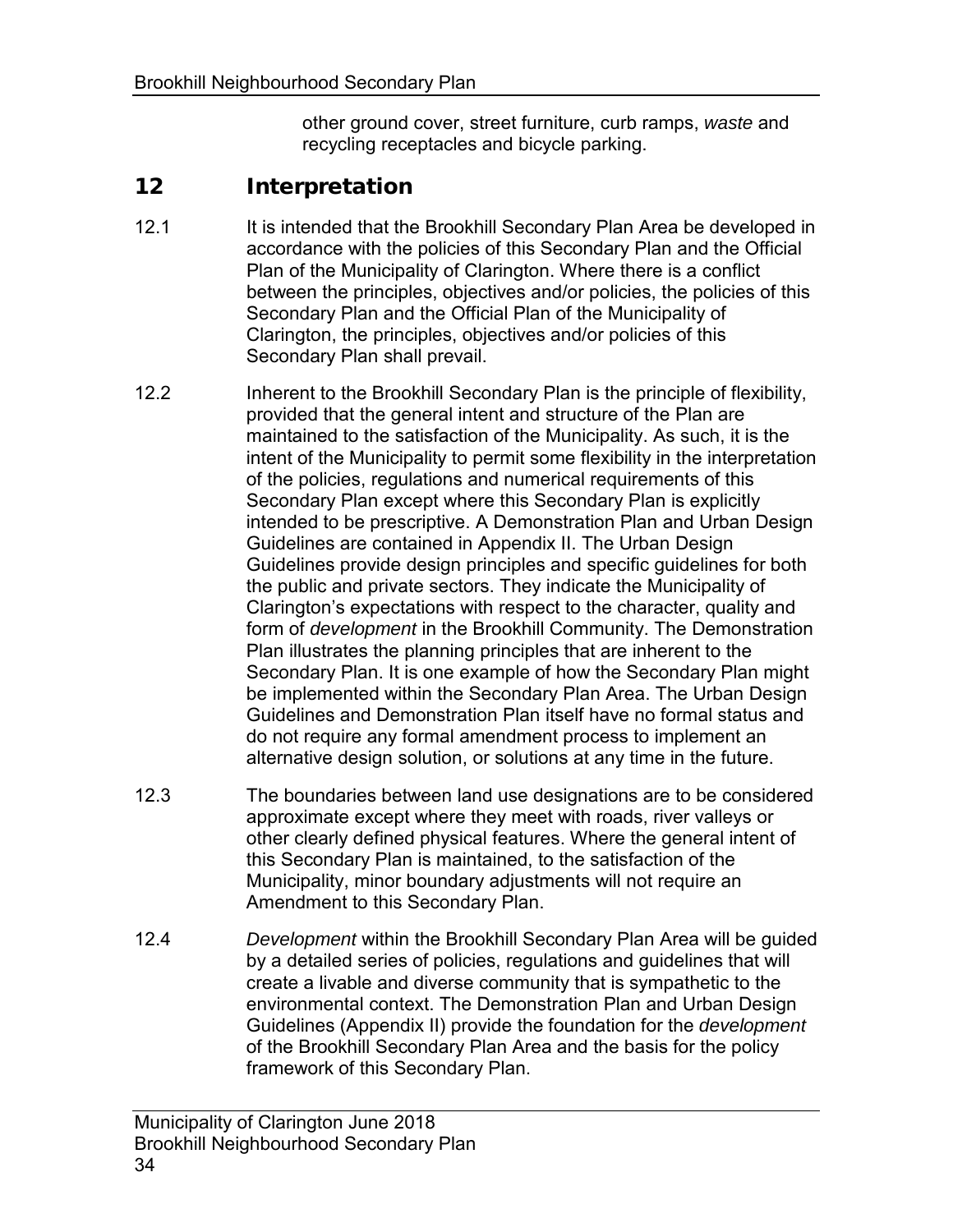# Appendix 1 - Road Standards and Profiles, Brookhill Secondary Plan

| Table 1                                     |                                                                                |                         |                                  |                                    |                                            |                                     |                 |                                                     |  |  |  |
|---------------------------------------------|--------------------------------------------------------------------------------|-------------------------|----------------------------------|------------------------------------|--------------------------------------------|-------------------------------------|-----------------|-----------------------------------------------------|--|--|--|
| <b>Classification</b>                       | <b>Pavement</b><br><b>Width</b>                                                | $R-O-W$<br><b>Width</b> | <b>Boulevard</b><br><b>Width</b> | <b>On-street</b><br><b>Parking</b> | <b>Bicycle</b><br>Lanes                    | <b>Transit</b><br><b>Facilities</b> | <b>Sidewalk</b> | <b>Individual</b><br><b>Direct</b><br><b>Access</b> |  |  |  |
| Type A<br>Arterial<br>(Regional<br>Road 57) | 19.5 m<br>(2@3.5m,<br>2@3.75<br>m,<br>median/left<br>turn lane<br>(20, 5.0, m) | $36.0 - 50.0$<br>m      | 2@ 8.25<br>m                     | <b>No</b>                          | 3.0 m path<br>in<br>boulevard<br>(1 Side)  | Yes                                 | 2 Sides         | No                                                  |  |  |  |
| Type B<br>Arterial                          | 19.5 m<br>(2@3.5m,<br>2@3.75<br>m)                                             | $30.0 - 36.0$<br>m      | 2@8.25 m                         | No                                 | $3.0m$ path<br>in<br>boulevard<br>(1 Side) | Yes                                 | 2 Sides         | No                                                  |  |  |  |
| Type C<br>Arterial with<br><b>Medians</b>   | 17.0 m<br>(2@3.5)<br>m, 2<br>parking @<br>2.5 m,<br>median@<br>4.0 m)          | 30.0 m                  | 2@6.5m                           | 2 Sides                            | 1.5 m in<br>boulevard<br>(2 Sides)         | Yes                                 | 2 Sides         | No Rear<br>lane/<br>access                          |  |  |  |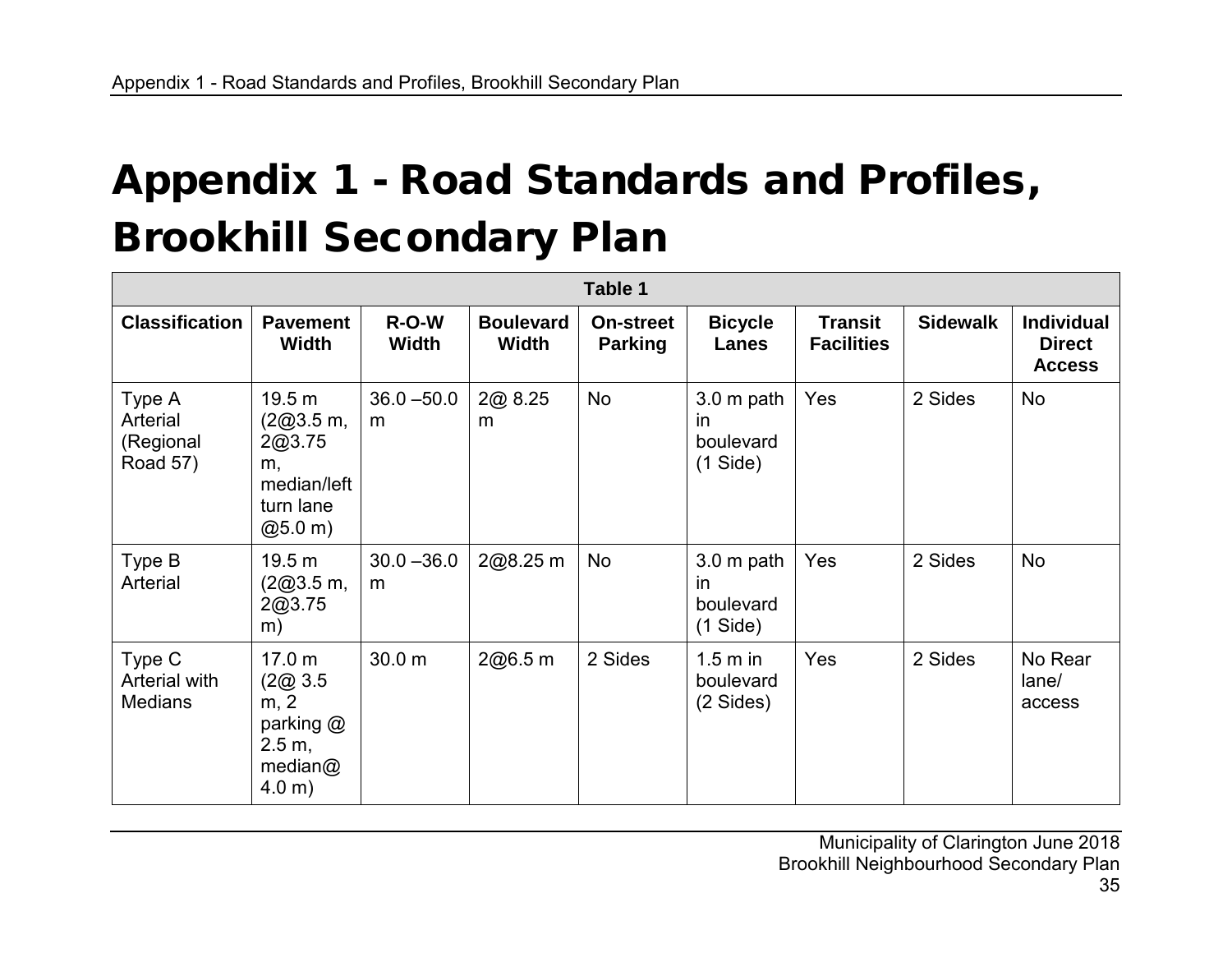| Table 1               |                                                                    |                         |                                  |                                    |                                     |                                     |                 |                                                     |  |  |  |  |
|-----------------------|--------------------------------------------------------------------|-------------------------|----------------------------------|------------------------------------|-------------------------------------|-------------------------------------|-----------------|-----------------------------------------------------|--|--|--|--|
| <b>Classification</b> | <b>Pavement</b><br><b>Width</b>                                    | $R-O-W$<br><b>Width</b> | <b>Boulevard</b><br><b>Width</b> | <b>On-street</b><br><b>Parking</b> | <b>Bicycle</b><br>Lanes             | <b>Transit</b><br><b>Facilities</b> | <b>Sidewalk</b> | <b>Individual</b><br><b>Direct</b><br><b>Access</b> |  |  |  |  |
| Collector             | 13.0 <sub>m</sub><br>(2@3.5m,<br>2 parking<br>$(2, 3.0 \text{ m})$ | 26.0 m                  | 2@6.5m                           | 2 Sides<br>(optional)              | $1.5m$ in<br>boulevard<br>(2 Sides) | Yes                                 | 2 Sides         | Optional                                            |  |  |  |  |
| Collector             | 12.0 <sub>m</sub><br>(2@3.5m,<br>2 parking<br>@2.5 m)              | 23.0 m                  | 2@5.5m                           | 2 Sides                            | <b>No</b>                           | <b>No</b>                           | 2 Sides         | Yes                                                 |  |  |  |  |
| <b>Local Road</b>     | 8.5 <sub>m</sub>                                                   | 20.0 <sub>m</sub>       | 2@5.75 m                         | 1 Side                             | <b>No</b>                           | No                                  | 1 Side          | Yes                                                 |  |  |  |  |
| <b>Local Road</b>     | 8.5 <sub>m</sub>                                                   | 18.0 m                  | 1@4.0 m,<br>1@3.5m               | 1 Side                             | <b>No</b>                           | <b>No</b>                           | 1 Side          | Yes                                                 |  |  |  |  |
| Public<br>Laneway     | 5.5 <sub>m</sub>                                                   | 8.5 <sub>m</sub>        | 2@1.5m                           | No                                 | No                                  | <b>No</b>                           | No              | No                                                  |  |  |  |  |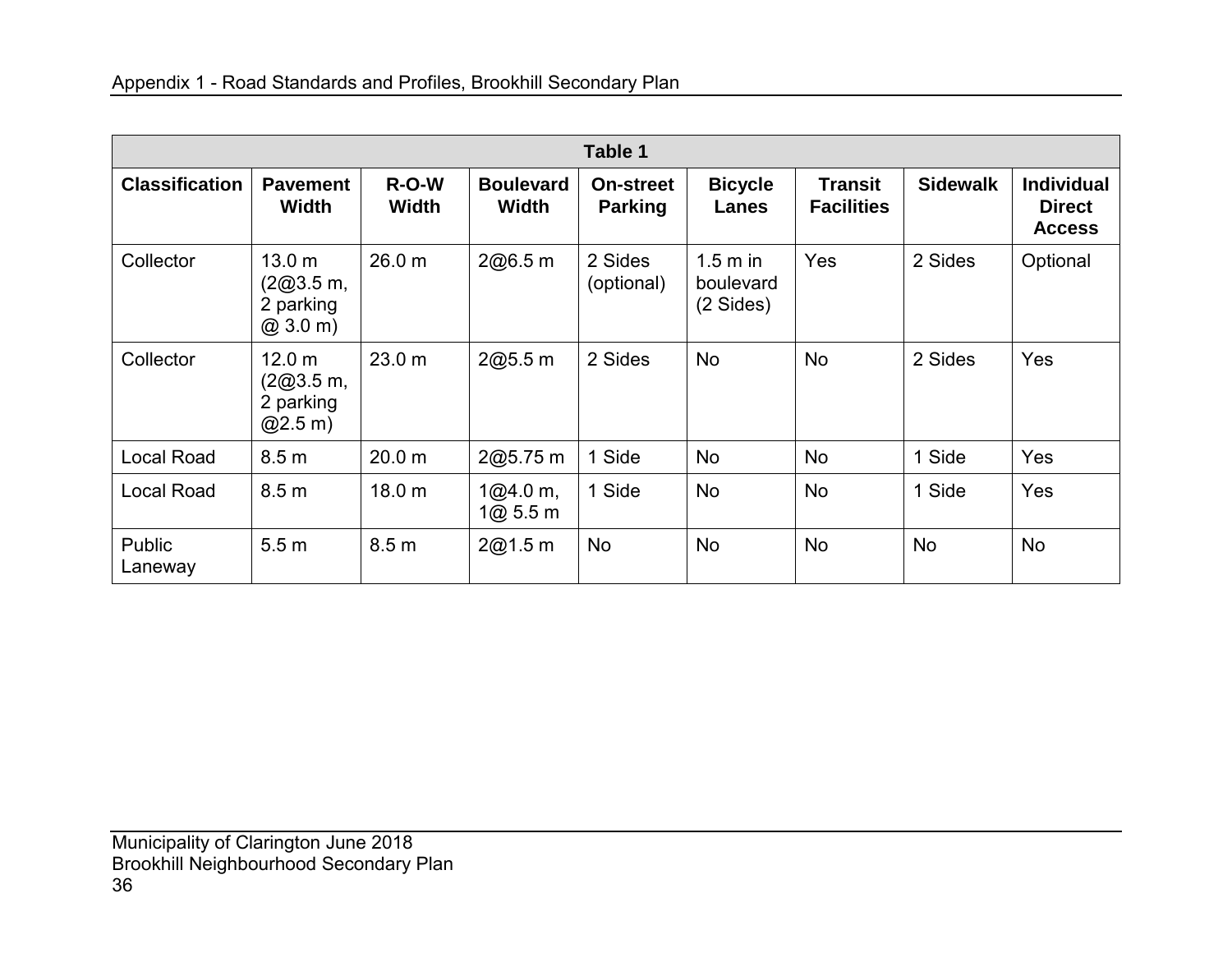